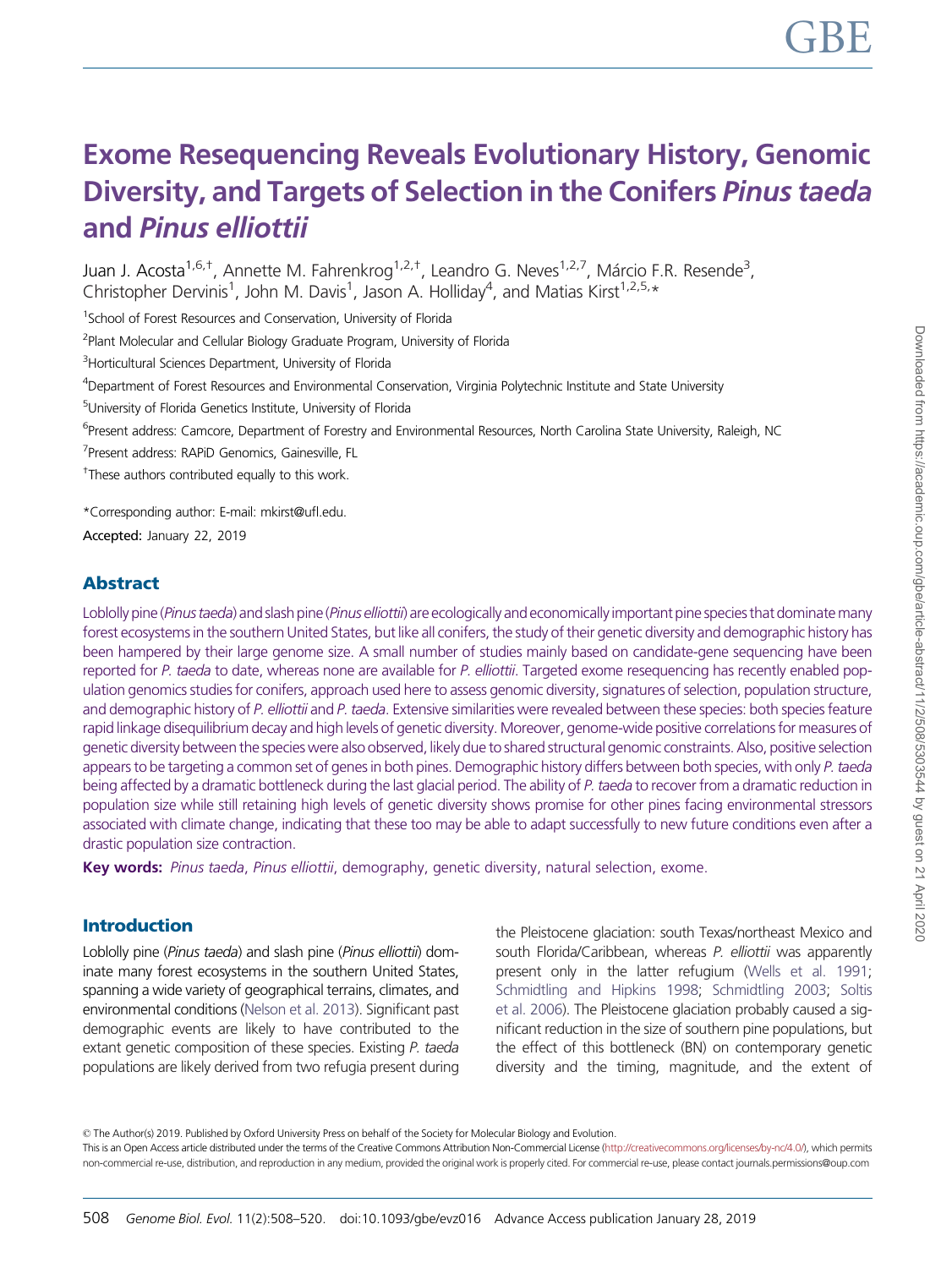recovery of the population size have remained largely unknown. Such a BN may parallel current events that are dramatically reducing the size of several forest tree populations, such as that of lodgepole pine (Pinus contorta) in Western North America [\(Kurz et al. 2008\)](#page-11-0). Thus, understanding the consequences of past genetic BNs for conifer forests may inform the future evolutionary impact of today's events.

A limiting factor for population genomics studies of pines and other conifers is their exceedingly large and complex genomes that contain abundant repetitive sequences. The genome size of loblolly and slash pines is estimated to be >21 Gbp [\(Ahuja and Neale 2005;](#page-10-0) [Neale et al. 2014](#page-11-0)). Although the introduction of next-generation sequencing created the opportunity for development of the first draft of a pine genome sequence (P. taeda, [Neale et al. 2014](#page-11-0)), efforts to extensively characterize DNA sequence variation by resequencing the entire genomes of large numbers of individuals are not yet feasible. Previous population genetics studies [\(Brown et al. 2004](#page-10-0)) and studies that have used coalescent simulation to uncover the evolutionary history of pine species [\(Heuertz et al. 2006;](#page-11-0) [Pyh](#page-11-0)äjärvi et al. 2007; [Wachowiak et al.](#page-12-0) [2011](#page-12-0)) were based on genotyping few nuclear loci. In recent years, resequencing the coding and regulatory regions of the large pine genomes has become a viable genotyping alternative [\(Neves 2013;](#page-11-0) [Lu et al. 2016](#page-11-0)). Coding regions are often of primary interest for comparative genomics, population genetics, and molecular breeding. Targeted resequencing allows genotyping individuals from natural populations at a large number of markers across the coding part of the genome, offering the opportunity to uncover past demographic events using many loci, and to identify genes implicated in adaptation. A better understanding of the genetic basis of adaptation may be critical for survival of forest tree species in a scenario of climate change and increasing pressure from pathogens [\(Aitken et al. 2008](#page-10-0)).

Recently, exome genotyping was used to explore linkage disequilibrium (LD) and population structure in an association mapping population of P. taeda [\(Lu et al. 2016\)](#page-11-0). This study found fast LD decay ( $r^2$  < 0.22 within 55 bp) and the presence of two main genetic clusters across the species range separated by the Mississippi River, confirming findings from previous studies [\(Al-Rabab'Ah and Williams 2002](#page-10-0); [Soltis et al.](#page-11-0) [2006](#page-11-0); [Eckert, Liechty, et al. 2010](#page-10-0); [Eckert, van Heerwaarden,](#page-10-0) [et al. 2010\)](#page-10-0). Although the subdivision into two genetic clusters located west and east of the Mississippi River is the strongest genetic structure pattern in P. taeda, the eastern cluster is likely divisible into further clusters along a west to east axis [\(Eckert, Liechty, et al. 2010](#page-10-0); Eckert, van Heerwaarden, et al. 2010; [Lu et al. 2016\)](#page-11-0). Unlike for P. taeda, to the best of our knowledge, there are no equivalent studies available for P. elliottii. An assessment of the feasibility of sequence capture in P. elliottii using oligonucleotide probes designed for P. taeda showed a high degree of transferability of probes between these species, with highly consistent capture efficiency of individual probes across samples [\(Neves et al.](#page-11-0) [2013\)](#page-11-0). Interspecific capture was also applied successfully in an exome resequencing study in other pine and spruce species [\(Suren et al. 2016](#page-11-0)). Here, we explored the extensive transferability of sequence capture methods across related species to conduct a genome-wide survey of DNA polymorphisms in P. taeda and P. elliottii. We sequenced  $>10,000$  genes for which most of the variation is explored (including low-frequency alleles), avoiding biases that are associated with preselection of polymorphisms for analysis. The main objectives of this study were to uncover the demographic events that shaped the evolutionary history of P. taeda and P. elliottii, to assess whether population structure is present in P. elliottii, to analyze the genetic diversity of these pine species and to identify genes putatively under positive selection (henceforth referred to as "candidate selection genes") for their possible role in adaptation.

# Materials and Methods

#### Sample Collection, Library Preparation, and Sequence **Capture**

Seeds of loblolly pine (P. taeda L.) and slash pine (P. elliottii Engelm.) were collected from trees growing in natural stands distributed across the range of the species. Haploid genomic DNA was extracted from the megagametophyte tissue from 24 seeds from each species using the DNeasy Plant Mini Kit (Qiagen, Valencia, CA). Each seed was obtained from trees located in distinct populations ([fig. 1](#page-2-0) and [supplementary table](https://academic.oup.com/gbe/article-lookup/doi/10.1093/gbe/evz016#supplementary-data) [S1,](https://academic.oup.com/gbe/article-lookup/doi/10.1093/gbe/evz016#supplementary-data) [Supplementary Material](https://academic.oup.com/gbe/article-lookup/doi/10.1093/gbe/evz016#supplementary-data) online). Genomic DNA libraries were prepared following [Bentley et al. \(2008\)](#page-10-0) with modifications. Genomic DNA was sheared using a Covaris E210 focused ultrasonicator (Covaris, Woburn, MA) to an average size of 250 bp. Sheared DNA was end-repaired using the End-It DNA End-Repair kit (Epicentre Biotechnologies, Madison, WI) producing blunt-end fragments and a single adenine was added to the  $3'$  end of each molecule using 15-U Klenow fragment (3' to 5' exo-; New England Biolabs Inc., Ipswich, MA) and 0.2-mM deoxyadenosine triphosphate (dATP) (Promega, Madison, WI). To allow multiplexing before sequence capture, the libraries were ligated to barcoded adapters described previously ([Neves et al. 2013](#page-11-0)) using the Fast-Link DNA Ligation kit (Epicentre Biotechnologies). Following ligation, the libraries were amplified by eight cycles of polymerase chain reaction (PCR) using Illumina paired-end primers and Phusion High-Fidelity DNA Polymerase (New England Biolabs Inc.). The samples were purified using the Agencourt AMPure XP bead purification kit (Beckman Coulter, Brea, CA) after each step of the protocol. After PCR enrichment, the libraries were quantified with the Quant-iT PicoGreen dsDNA Assay Kit (Invitrogen, Waltham, MA). Individually barcoded libraries derived from eight megagametophytes were pooled, as described previously [\(Neves et al. 2013](#page-11-0)), for a total of three pools per species. A set of 54,773 120-mer RNA probes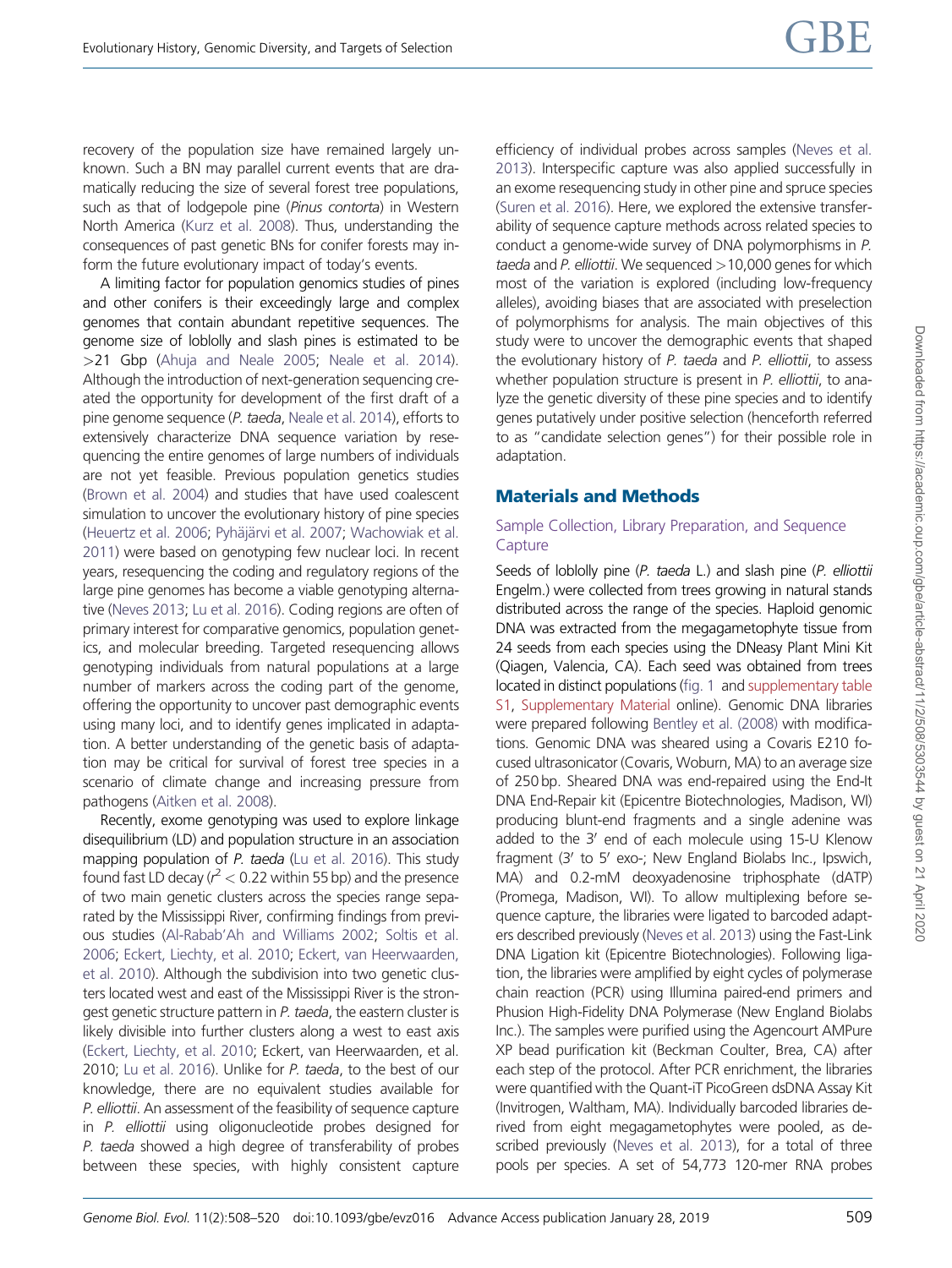# <span id="page-2-0"></span>Acosta et al.  $\begin{array}{ccc} \textsf{GBE} \end{array}$

Downloaded from https://academic.oup.com/gbe/article-abstract/11/2/508/5303544 by guest on 21 April 2020

Downloaded from https://academic.oup.com/gbe/article-abstract/11/2/508/5303544 by guest on 21 April 2020



FIG. 1.—Seed collection sites for natural populations of Pinus elliottii (slash pine) and Pinus taeda (loblolly pine) in the southeastern United States.

previously designed based on an assembly of P. taeda expressed sequence tag (EST) sequences [\(Neves et al. 2013\)](#page-11-0) was used to capture 14,729 genes, for a total target size of 6.57 Mbp. Multiplexed exome capture was performed following Agilent's Sure Select Target Enrichment (Agilent Technologies, Santa Clara, CA) protocol ([Gnirke et al. 2009](#page-11-0)). Briefly, biotinylated probes and pooled libraries were mixed and hybridized at 65 °C for 24h. The probe-DNA hybrids were then separated from nontarget DNA with magnetic streptavidin coated beads (Dynabeads, Invitrogen), eluted from the beads, and amplified by eight cycles of PCR prior to paired-end sequencing in individual lanes of a HiSeq2000 DNA Sequencing System (Illumina, San Diego, CA). Raw sequence data were submitted previously to the Short Read Achieve under study accession SRP018726 [\(Neves et al. 2013](#page-11-0)).

#### Identification of Genetic Variants

The sequencing reads obtained for each lane were processed using custom Perl and Python scripts. First, using FASTX- Toolkit version 0.0.13 [\(http://hannonlab.cshl.edu/fastx\\_tool](http://hannonlab.cshl.edu/fastx_toolkit/index.html)[kit/index.html;](http://hannonlab.cshl.edu/fastx_toolkit/index.html) last accessed December 31, 2018), the reads from each individual sample were separated based on their barcode sequences, and assigned to the corresponding genotype. After barcode sequences were removed, reads were processed based on sequence quality, excluding bases from the 3' end that had Phred scores below 20. In addition, reads shorter than 50 bases were discarded and only reads with a Phred score above 20 for 90% or more of the bases were maintained. Quality filtered reads were aligned to the reference genome using MOSAIK 2.2 ([Lee et al. 2014](#page-11-0)) allowing 5% mismatch. The genome reference used was a combination of the original EST/UniGene-based reference and the de novo assembly for P. taeda created by [Neves et al. \(2013\)](#page-11-0), which includes introns and  $5'$  and  $3'$  expansions for 11,386 genes. Single-nucleotide polymorphisms (SNPs) were discovered using FREEBAYES version 0.9.6 [\(Garrison and Marth](#page-11-0) [2012\)](#page-11-0), with the following parameter settings: –pvar (reports sites if the probability that there is a polymorphism at the site is greater than specified) 0.90; –theta (expected mutation rate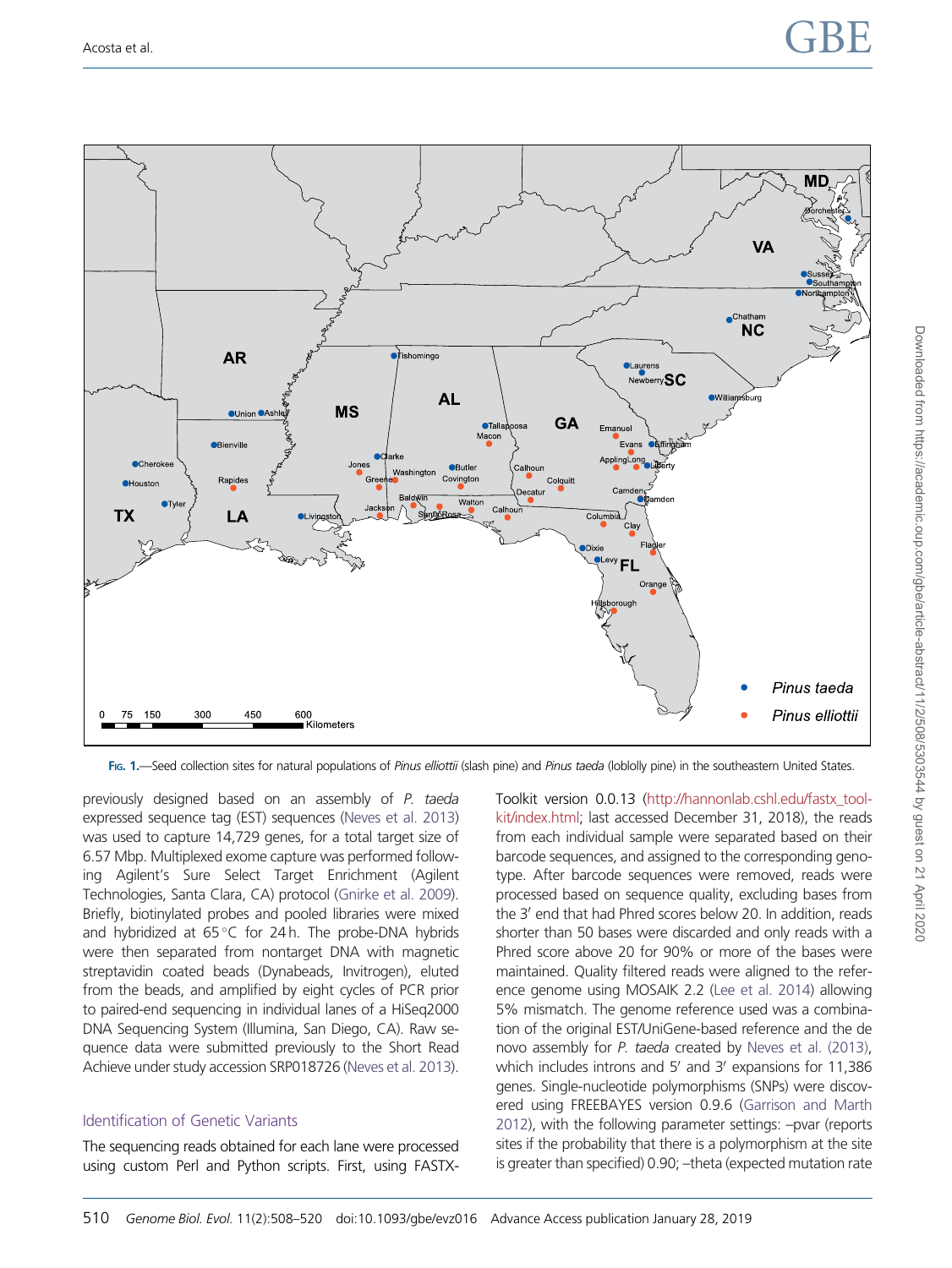or pairwise nucleotide diversity among the population under analysis) 0.01; –ploidy (ploidy for the analysis) 1; –min-alternate-fraction (fraction of observations supporting an alternative allele within a single individual in order to evaluate the position) 0.8; –min-alternate-count (count of observations supporting an alternative allele within a single individual in order to evaluate the position) 8; –min-coverage (required coverage to process a site) 10; –no-indels (ignore insertion and deletion alleles); –no-mnps (ignore multinucleotide polymorphisms). The SNPs identified above were used for assessment of LD, population structure, genetic diversity, and identification of genes under positive selection.

To investigate the extent of shared polymorphism and estimate demography, reads aligning to 1,000 genes present in the EST-based reference were retrieved from the alignment files from both species and realigned to the P. taeda v1.01 reference using MOSAIK 2.2. Variants were identified with FREEBAYES version 1.0.2 as described above. Shared polymorphism between species was determined by comparison of the polymorphic positions identified in both species. A subset of silent sites was generated for estimation of demography by annotating SNPs with VEP version 92 (Variant Effect Predictor; [McLaren et al. 2016](#page-11-0)) and selecting variants annotated as intergenic, synonymous, upstream or downstream of a gene, and intronic variants.

#### LD and Population Structure

For each species, pairwise LD  $(r^2)$  between SNPs was calculated with PLINK 1.9 ([Purcell et al. 2007](#page-11-0)) for each gene that contained two or more markers, using 65,325 SNPs (out of 67,071 SNPs) and 55,263 SNPs (out of 56,144 SNPs) for P. taeda and P. elliottii, respectively [\(supplementary table S3,](https://academic.oup.com/gbe/article-lookup/doi/10.1093/gbe/evz016#supplementary-data) [Supplementary Material](https://academic.oup.com/gbe/article-lookup/doi/10.1093/gbe/evz016#supplementary-data) online). LD decay with physical distance within genes was estimated as described elsewhere [\(Remington et al. 2001;](#page-11-0) [Marroni et al. 2011](#page-11-0)). Population structure was assessed using principal component analysis (PCA) implemented in the R package SnpRelate [\(Zheng](#page-12-0) [et al. 2012\)](#page-12-0). SNPs in LD were pruned, removing one SNP of a pair showing an  $r^2$  above 0.2. This procedure resulted in the selection of 26,577 and 24,524 SNPs for population structure analysis in P. taeda and P. elliottii, respectively [\(supplementary](https://academic.oup.com/gbe/article-lookup/doi/10.1093/gbe/evz016#supplementary-data) [table S3](https://academic.oup.com/gbe/article-lookup/doi/10.1093/gbe/evz016#supplementary-data), [Supplementary Material](https://academic.oup.com/gbe/article-lookup/doi/10.1093/gbe/evz016#supplementary-data) online).

#### Genetic Diversity

The program DNASAM version 20100621 ([Eckert, Liechty,](#page-10-0) [et al. 2010](#page-10-0)) was used to estimate genetic diversity (number of segregating sites, S; Watterson estimator,  $\theta_{\text{W}}$ ; and nucleotide diversity,  $\pi$ ) and the summary statistics Tajima's D [\(Tajima 1989](#page-11-0)), Fay and Wu's  $H$  [\(Fay and Wu 2000\)](#page-11-0), and Wall's B [\(Wall 1999\)](#page-12-0). To generate the multiple sequence alignments required by DNASAM as input files, the "genome sequence" for each individual of the two species was generated by modifying the reference genome sequence replacing the reference alleles by the variants detected in a given sample. These sequences were then used to generate one file per contig containing the sequences from all samples from a given species. Outlier loci for D, H, and B were obtained selecting the genes in the top 1% of the empirical distribution for these test statistics (negative tail of the distribution for D and  $H$ ; positive tail of the distribution for  $B$ ). A subset of genes could be placed on the 12 main linkage groups corresponding to the P. taeda chromosomes using a gene map available for this species [\(Neves et al. 2014\)](#page-11-0). Nucleotide diversity ( $\pi$  and  $\theta_{\text{M}}$ ) and summary statistics  $(D, H, \text{ and } B)$  were plotted along linkage groups for these genes using the software CIRCOS version 0.69 ([Krzywinski et al. 2009\)](#page-11-0).

# Functional Annotation of Genes

Gene annotation was carried out with BLAST2GO version 4.1.1 (Götz et al. 2008) for the P. taeda EST/UniGene-based reference used for alignment and SNP calling. The steps performed by the BLAST2GO program were BLAST against the Viridiplantae nr database using an E-value threshold of 1  $\times$  10<sup>-3</sup>, mapping to retrieve gene ontology (GO) terms for the BLAST hits, and annotation to select GO terms from the GO term pool collected for a sequence during the mapping step. This process retrieved annotations for 3,424 contigs corresponding to 2,856 genes. Sequences still lacking annotation were aligned to the P. taeda transcriptome (Pita.IU.TranscriptomeMainsV1.102013.fasta file downloaded in August 2017 from [https://treegenesdb.org/FTP/](https://treegenesdb.org/FTP/Genomes/Pita/v1.01/transcriptome/) [Genomes/Pita/v1.01/transcriptome/\)](https://treegenesdb.org/FTP/Genomes/Pita/v1.01/transcriptome/) using BLAST version 2.6.0 [\(Altschul et al. 1990](#page-10-0)) with an E-value threshold of  $1 \times 10^{-3}$ , and annotations were retrieved from the functional annotation file available for the transcriptome (pita. transcriptome.functional\_annotation.tsv downloaded in August 2017 from [https://treegenesdb.org/FTP/Genomes/](https://treegenesdb.org/FTP/Genomes/Pita/v1.01/transcriptome/) [Pita/v1.01/transcriptome/\)](https://treegenesdb.org/FTP/Genomes/Pita/v1.01/transcriptome/).

#### Simulation of Demographic Events and Approximate Bayesian Computation

Approximate Bayesian Computation (ABC) analyses were applied to evaluate the consistency of the empirical estimates of genetic diversity and summary statistics under several demographic models [\(Beaumont et al. 2002;](#page-10-0) [Beaumont 2010](#page-10-0); [Lopes and Beaumont 2010](#page-11-0); [Baragatti and Pudlo 2014](#page-10-0)). The summary statistics  $\theta_{\text{W}}$ ,  $\pi$ , Tajima's D, Wall's B, Fay and Wu's H, and Rozas' ZA were obtained for both species with the R package PopGenome [\(Pfeifer et al. 2014](#page-11-0)) using silent SNPs [\(supplementary table S2](https://academic.oup.com/gbe/article-lookup/doi/10.1093/gbe/evz016#supplementary-data), [Supplementary Material](https://academic.oup.com/gbe/article-lookup/doi/10.1093/gbe/evz016#supplementary-data) online). For each species, sequences of the same length as the contigs harboring the silent sites (359 and 290 contigs in P. taeda and P. elliottii, respectively) were simulated in 24 haploid genomes under three demographic models: neutral equilibrium (NE), BN, and population growth (GR), following the methods of [Holliday et al. \(2010\)](#page-11-0). For each of these models,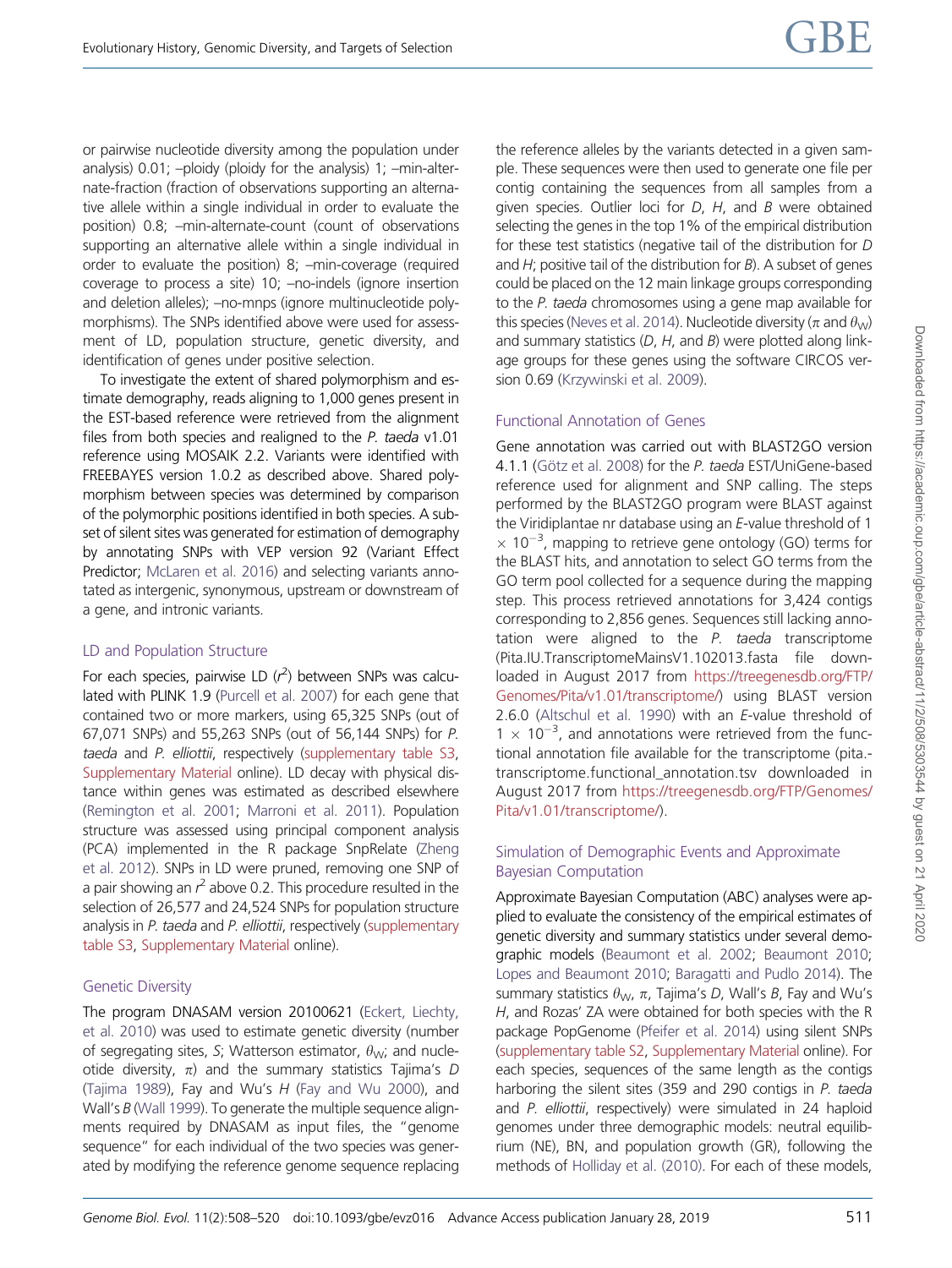expected mutation rate  $(\theta_{W})$  and recombination parameters  $(\rho)$  were drawn from uniform prior distributions with range [0, 0.01]. The NE model included only these parameters, whereas the BN model contained three additional parameters: 1) timing of the BN, 2) reduction in effective population size (BN severity), and 3) durations of the BN, which were drawn from log-uniform priors with ranges [0.0001, 0.1]. The GR model also included two additional parameters in comparison to the NE model: 1) the population was assumed to have begun growing at a time in the past drawn for log-uniform prior distribution with range [0.0001, 0.1] and 2) with an ancestral population size drawn for log-uniform prior distribution with range [0.0001, 0.5]. Coalescent simulations were performed using MLCOALSIM v2 [\(Ramos-Onsins and Mitchell-Olds](#page-11-0) [2007](#page-11-0)) executing a total of 50,000 simulations for each demographic model. Subsequent ABC analyses were conducted using the following R scripts provided by Dr Mark Beaumont ([Beaumont et al. 2002\)](#page-10-0): "calmod.R" for model selection; "make\_2pd.R" for ABC; and "loc2plot\_d.R" for estimating posterior modes and highest posterior density intervals ([Holliday et al. 2010\)](#page-11-0). A tolerance level of  $\delta = 0.05$ , corresponding to the 2,500 closest points, was used for the ABC step. Summary statistics used for ABC included the means for  $\theta_{\rm W}$ ,  $\pi$ , Tajima's D, Wall's B, Fay and Wu's H, and Rozas' ZA, as well as their standard deviations.

# **Results**

#### Sequence Capture of Haploid Genomic DNA from Pine Megagametophytes

The genetic diversity of loblolly and slash pine was characterized by sequence capture, using a set of probes that were shown previously to be suitable for analysis of their megagenomes [\(Neves et al. 2013\)](#page-11-0). A significant challenge in the analysis of genetic polymorphisms from next-generation sequencing data is the detection of heterozygous loci and determination of gametic phase. To avoid these difficulties, we sequenced genomic DNA from haploid tissue obtained from seed megagametophytes. On average, we obtained 18.3- and 21.0-M reads for each megagametophyte of P. taeda and P. elliottii, respectively, of which 34% had similarity to the probes used for sequence capture. This resulted in the capture of 11,695 and 11,591 genes in P. taeda and P. elliottii, respectively [\(supplementary fig. S1](https://academic.oup.com/gbe/article-lookup/doi/10.1093/gbe/evz016#supplementary-data), [Supplementary](https://academic.oup.com/gbe/article-lookup/doi/10.1093/gbe/evz016#supplementary-data) [Material](https://academic.oup.com/gbe/article-lookup/doi/10.1093/gbe/evz016#supplementary-data) online). Sequencing depth by gene was highly correlated in both species (Pearson correlation coefficient  $=$ 0.997). A set of 474 genes with mean sequencing depth above 100 $\times$  in both species was removed from analysis because they most likely correspond to repetitive regions. This resulted in a final set of 11,221 and 11,117 genes surveyed in P. taeda and P. elliottii, respectively. The mean (median) sequencing depth per gene was  $13.74 \times (9.19 \times)$  in P. taeda and 14.95 $\times$  (9.98 $\times$ ) in P. elliottii. Despite the high genetic diversity expected for these species [\(Brown et al. 2004\)](#page-10-0) and the small fraction of the genome being captured by probes  $(6.6 \text{ Mb}/21,700 \text{ Mb} = 0.03\%)$ , the reasonable capture efficiency suggests that this approach is suitable for analysis of very large, complex genomes.

# LD Decay and Population Structure

To identify SNPs in the 48 haploid pine samples, captured sequences were aligned to the reference genome for the corresponding species generated previously [\(Neves et al.](#page-11-0) [2013\)](#page-11-0). A total of 67,071 and 56,144 biallelic SNPs were identified in P. taeda and P. elliottii, respectively ([supplementary](https://academic.oup.com/gbe/article-lookup/doi/10.1093/gbe/evz016#supplementary-data) [table S3,](https://academic.oup.com/gbe/article-lookup/doi/10.1093/gbe/evz016#supplementary-data) [Supplementary Material](https://academic.oup.com/gbe/article-lookup/doi/10.1093/gbe/evz016#supplementary-data) online), with about one quarter of them (25.2% and 24.7% in P. taeda and P. elliottii, respectively) being polymorphisms with minor allele frequency below 0.05.

LD decay with physical distance was estimated by gene in both pine species. The maximum distance between markers was given by the length of the contigs conforming the reference genomes, with a mean (maximum) distance of 195 bp (1,506 bp) between markers for P. elliottii and 193 bp (1,303 bp) for P. taeda. In P. taeda, LD decayed below an  $r^2$ threshold of 0.2 after 123 bp, slower than reported previously for this species when using a much larger population and greater number of SNPs (55–79 bp; [Lu et al. 2016](#page-11-0)). Very similar results were obtained for P. elliottii, where LD decayed below an  $r^2$  threshold of 0.2 after 134 bp.

In P. taeda, population structure has been shown to be driven by the Mississippi River discontinuity [\(Al-Rabab'Ah](#page-10-0) [and Williams 2002](#page-10-0); Eckert, van Heerwaarden, et al. 2010; [Lu et al. 2016\)](#page-11-0). Here, we found the same pattern, with eigenvector 1 separating the samples collected west of the Mississippi River from those collected east of the river [\(fig. 2](#page-5-0)A). We believe that the limited sample size of our study did not allow resolving finer patterns of genetic structure, but it was sufficient to reveal a major division such as the genetic structure caused by the expansion of P. taeda from two different refugia after the last glaciation. In contrast, P. elliottii likely remained in one refugium located in south Florida and the Caribbean during the last glaciation, and its native range does not extend west of the Mississippi River ([Schmidtling](#page-11-0) [2003\)](#page-11-0). Most of the samples analyzed in this study were collected east of the Mississippi River, with only one sample collected west of the river in the state of Louisiana (LA). The LA collection site that falls outside the native range of the species, but P. elliottii now reproduces naturally in this region after being introduced there in commercial plantations [\(https://](https://www.srs.fs.usda.gov/pubs/misc/ag_654/volume_1/pinus/elliottii.htm) [www.srs.fs.usda.gov/pubs/misc/ag\\_654/volume\\_1/pinus/](https://www.srs.fs.usda.gov/pubs/misc/ag_654/volume_1/pinus/elliottii.htm)

[elliottii.htm](https://www.srs.fs.usda.gov/pubs/misc/ag_654/volume_1/pinus/elliottii.htm); last accessed December 31, 2018). PCA revealed this sample to be an outlier with respect to the remaining population ([fig. 2](#page-5-0)B). The reason why this sample appears as an outlier is unknown, but we can speculate that either the material planted in LA came from a genetically distinct population not sampled in our study or that this sample shows a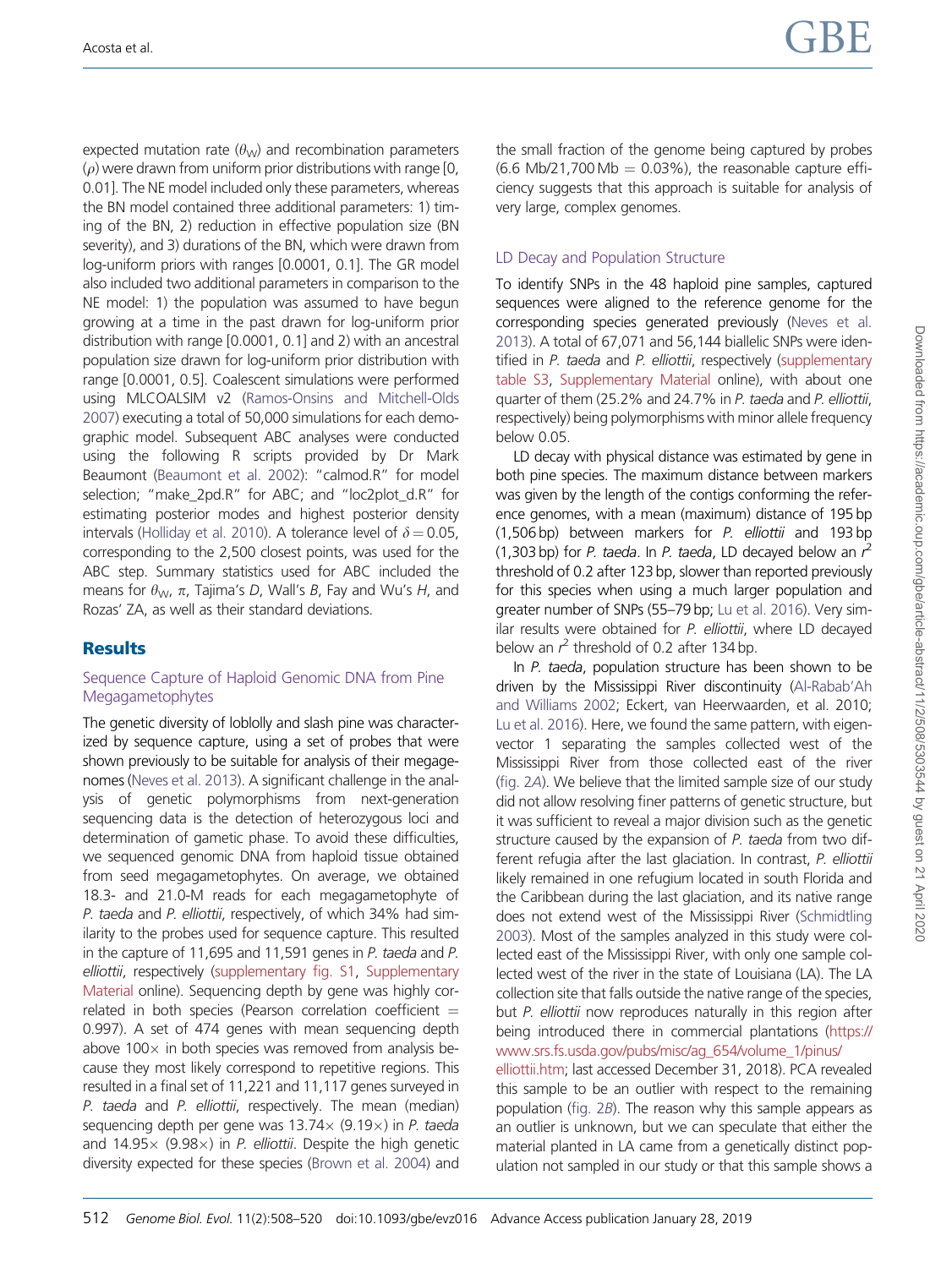<span id="page-5-0"></span>

FIG. 2.—Population structure of two southern pine species assessed with PCA. Each point on the plots represents one sample colored by the state where it was collected. (A) Pinus taeda (loblolly pine). A cluster of samples collected west of the Mississippi River is marked with a red oval. (B) Pinus elliottii (slash pine). Two outlier samples are marked with red arrows.

certain degree of hybridization with other species. A second outlier was found among the samples collected in the state of Florida. This corresponds to the most southern sample included in this study, collected in the Tampa Bay area. This sample could correspond to a P. elliottii var. densa tree, a variety that grows in south Florida [\(https://www.srs.fs.usda.](https://www.srs.fs.usda.gov/pubs/misc/ag_654/volume_1/pinus/elliottii.htm) [gov/pubs/misc/ag\\_654/volume\\_1/pinus/elliottii.htm;](https://www.srs.fs.usda.gov/pubs/misc/ag_654/volume_1/pinus/elliottii.htm) accessed December 31, 2018). The remaining samples most likely belong to P. elliottii var. elliottii, the variety growing from Central Florida towards the north [\(https://www.srs.fs.usda.](https://www.srs.fs.usda.gov/pubs/misc/ag_654/volume_1/pinus/elliottii.htm) [gov/pubs/misc/ag\\_654/volume\\_1/pinus/elliottii.htm;](https://www.srs.fs.usda.gov/pubs/misc/ag_654/volume_1/pinus/elliottii.htm) last accessed December 31, 2018). Further studies including a larger number of samples from south Florida are needed to clearly elucidate the genetic structure present across P. elliottii's native range.

#### Genetic Diversity and Signatures of Selection

Genetic diversity estimates provide a foundation for the identification of loci that may be under natural positive selection and, therefore, relevant for novel adaptions of P. elliottii and P. taeda. Although in this study the number of individuals sampled across geographic locations was limited, it provides an initial assessment of which loci display patterns of diversity that suggest the action of positive selection. Furthermore, the availability of data for two distinct species allows for a genome-wide comparative analysis by correlating estimates of population genetic parameters across loci. The mean nucleotide diversity  $(n)$  observed in P. elliottii and P. taeda was 0.00132 and 0.00136, respectively [\(table 1](#page-7-0) and [fig. 3](#page-6-0)). Watterson's estimator of nucleotide diversity  $(\theta_{W})$  was 0.00136 for P. elliottii and 0.00140 for P. taeda ([table 1](#page-7-0) and [fig. 3\)](#page-6-0). Estimates of  $\theta_{W}$  were slightly higher than values reported for nonsynonymous sites in a previous study assessing genetic diversity P. taeda using SNPs in 19 nuclear loci

 $(\pi = 0.00114, \ \theta_W = 0.00108;$  [Brown et al. 2004\)](#page-10-0). The Spearman's rank correlation coefficient of nucleotide diversity by gene between species was positive and highly significant for both diversity measures ( $\pi$ :  $\rho$  = 0.36, P value < 2.2e-16;  $\theta_{\rm W}$ :  $\rho = 0.38$ , P value  $< 2.2$ e-16) for a subset of 6,798 genes with these statistics available in both species ([supplementary](https://academic.oup.com/gbe/article-lookup/doi/10.1093/gbe/evz016#supplementary-data) [fig. S2](https://academic.oup.com/gbe/article-lookup/doi/10.1093/gbe/evz016#supplementary-data), [Supplementary Material](https://academic.oup.com/gbe/article-lookup/doi/10.1093/gbe/evz016#supplementary-data) online).

Three summary statistics were estimated for each species to identify genes putatively under selection. The first statistic, Tajima's D (henceforth referred to as D), is a normalized version of the difference between  $\pi$ , based on the average number of nucleotide differences between sequences, and  $\theta_{\rm W}$ , based on the total number of segregating sites ([Tajima](#page-11-0) [1989\)](#page-11-0). It is most influenced by low-frequency variants. Loci carrying deleterious mutations that are kept at low frequency in the population by purifying selection and loci where new mutations appear after an allele has been fixed or its frequency increased drastically by a selective sweep will show a negative value for D [\(Tajima 1989](#page-11-0); [Nielsen 2005;](#page-11-0) [Hartl and](#page-11-0) [Clark 2007\)](#page-11-0). D can also reflect demographic processes. When population size is expanding, for example after a BN, lowfrequency mutations will increase relative to neutral expectation generating negative D values [\(Tajima 1989\)](#page-11-0). On the other hand, recent admixture between populations, balancing selection or diversifying selection will decrease low and highfrequency mutations, generating positive D values ([Hartl and](#page-11-0) [Clark 2007\)](#page-11-0). The mean values obtained for  $D$  were  $-0.084$ for P. elliottii and  $-0.083$  for P. taeda ([fig. 3](#page-6-0) and [table 1\)](#page-7-0). Spearman's rank correlation coefficient was estimated for D between species. Although not as high as for the diversity metrics, the correlation was also positive and highly significant (6,798 genes;  $\rho = 0.19$ , P value  $<$  2.2e-16, [supplementary](https://academic.oup.com/gbe/article-lookup/doi/10.1093/gbe/evz016#supplementary-data) [fig. S2,](https://academic.oup.com/gbe/article-lookup/doi/10.1093/gbe/evz016#supplementary-data) [Supplementary Material](https://academic.oup.com/gbe/article-lookup/doi/10.1093/gbe/evz016#supplementary-data) online). For a more specific comparison between species, we selected D outlier loci (top 1% negative values of the empirical distribution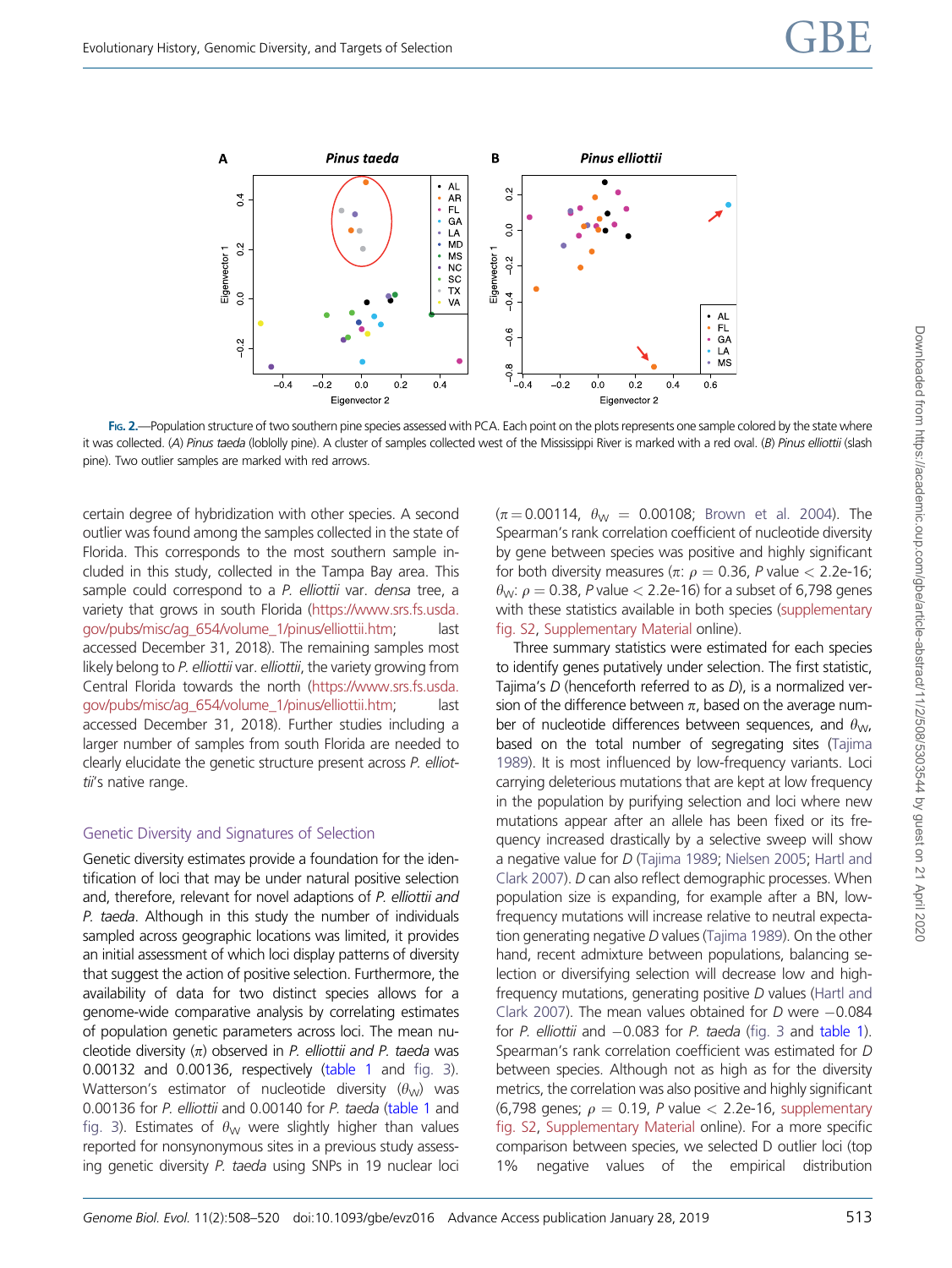<span id="page-6-0"></span>

FIG. 3. Genome-wide distribution of genetic diversity and summary statistics for Pinus elliottii (slash pine) and Pinus taeda (loblolly pine). Before plotting, a loess smoothing function was applied to the data for a subset of genes placed on a P. taeda genetic map. Black lines represent the karyotype composed of 12 linkage groups (LG) and the length of each LG is shown in centimorgan (cM). A total of 2,252 genes was included to plot nucleotide diversity  $(\pi$ , innermost or first track), Watterson's estimator of nucleotide diversity ( $\theta_{\rm W}$ , second track), Tajima's D (third track, placed outside the karyotype), and Fay and Wu's H (fourth track). The Wall's B plot (outermost or fifth track) includes data from 1,774 genes. The gray line shown in tracks three and four represents a value of zero.

corresponding to 95 and 87 genes in P. elliottii and P. taeda, respectively) and searched for overlapping genes likely under positive selection. Three genes in common between the species were identified, a greater overlap than expected by chance  $(P \text{ value} = 0.0125; \text{ supplementary table } S4,$ [Supplementary Material](https://academic.oup.com/gbe/article-lookup/doi/10.1093/gbe/evz016#supplementary-data) online).

The second summary statistic calculated, Fay and Wu's H (henceforth referred to as  $H$ ), is based on the difference between  $\pi$  and  $\theta_H$ , where  $\theta_H$  is an estimator of  $\theta$  weighted by the homozygosity of the derived (nonancestral) variants ([Fay](#page-11-0) [and Wu 2000](#page-11-0)).  $H$  is greatly influenced by high-frequency variants, which increase with positive selection due to hitchhiking. An excess of high-frequency derived variants will cause negative values of H, indicating positive selection [\(Fay and Wu](#page-11-0) [2000;](#page-11-0) [Innan and Kim 2004;](#page-11-0) [Wright and Gaut 2005](#page-12-0)). H can also be affected by demography, showing negative values under a scenario of population shrinkage [\(Zeng et al. 2006\)](#page-12-0). Compared with D, both statistics (D and H) will reject neutrality in the presence of an excess of both low- and highfrequency variants, a scenario that occurs shortly before and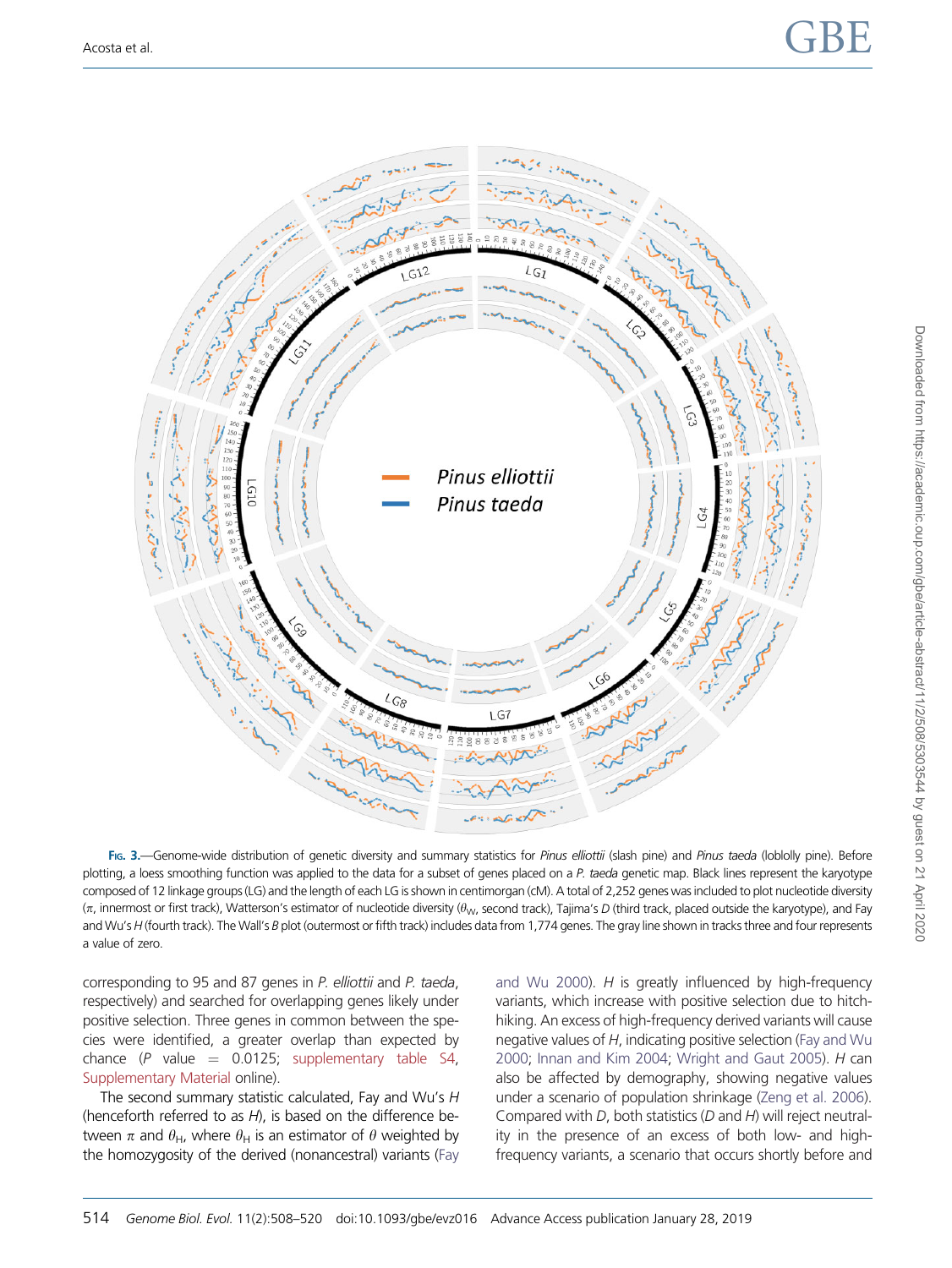#### <span id="page-7-0"></span>Table 1

Genome-Wide Observed Population Genetic Parameters in Pinus taeda and Pinus elliottii

| Parameter             |          | Pinus taeda | <b>Pinus elliottii</b> |
|-----------------------|----------|-------------|------------------------|
| $\pi$                 | $\mu$    | 0.00136     | 0.00132                |
|                       | $\sigma$ | 0.00120     | 0.00119                |
| $\theta_{\mathsf{W}}$ | $\mu$    | 0.00140     | 0.00136                |
|                       | $\sigma$ | 0.00110     | 0.00109                |
| Tajima's D            | $\mu$    | $-0.08316$  | $-0.08444$             |
|                       | $\sigma$ | 1.02132     | 1.01389                |
| Fay and Wu's H        | $\mu$    | $-0.23320$  | $-0.3195$              |
|                       | $\sigma$ | 1.34153     | 1.53563                |
| Wall's B              | $\mu$    | 0.12340     | 0.12200                |
|                       | $\sigma$ | 0.24418     | 0.23546                |

after a linked beneficial mutation reaches fixation during a selective sweep ([Fay and Wu 2000](#page-11-0); [Zeng et al. 2006](#page-12-0)). When only low-frequency variants are in excess, which happens during the phase when genetic variation is recovered after fixation of a selected allele, D but not H will reject neutrality. Conversely, when only high-frequency variants are in excess, for example, after population shrinkage, neutrality will be rejected by H but not D ([Fay and Wu 2000;](#page-11-0) [Zeng et al.](#page-12-0) [2006\)](#page-12-0). The mean values obtained for  $H$  were  $-0.3195$  and 0.2332 for P. elliottii and P. taeda, respectively [\(fig. 3](#page-6-0) and table 1). This statistic also showed a positive and highly significant correlation between species (6,798 genes; Spearman's  $\rho = 0.38$ , P value  $< 2.2e-16$ , [supplementary](https://academic.oup.com/gbe/article-lookup/doi/10.1093/gbe/evz016#supplementary-data) [fig. S2,](https://academic.oup.com/gbe/article-lookup/doi/10.1093/gbe/evz016#supplementary-data) [Supplementary Material](https://academic.oup.com/gbe/article-lookup/doi/10.1093/gbe/evz016#supplementary-data) online). Twelve outlier loci likely under positive selection were identified in common in both pines based on this statistic (P value  $= 0.0125$ ; [supple](https://academic.oup.com/gbe/article-lookup/doi/10.1093/gbe/evz016#supplementary-data)[mentary table S4](https://academic.oup.com/gbe/article-lookup/doi/10.1093/gbe/evz016#supplementary-data), [Supplementary Material](https://academic.oup.com/gbe/article-lookup/doi/10.1093/gbe/evz016#supplementary-data) online).

The third summary statistic analyzed, Wall's  $B$  (henceforth referred to as  $B$ ), is a measure of LD among segregating sites. It ranges between 0 and 1, with high values indicating greater LD between sites and departure from the standard neutral model caused by balancing selection or population subdivision [\(Wall 1999](#page-12-0)). B was included in this study as a measure of LD within the genes analyzed. For this statistic, mean values of 0.1220 and 0.1234 were obtained for P. elliottii and P. taeda, respectively [\(fig. 3](#page-6-0) and table 1). The correlation of  $B$  between species was also significantly positive (4,729 genes; Spearman's  $\rho = 0.15$ , P value  $<$  2.2e-16, [supplementary](https://academic.oup.com/gbe/article-lookup/doi/10.1093/gbe/evz016#supplementary-data) [fig. S2,](https://academic.oup.com/gbe/article-lookup/doi/10.1093/gbe/evz016#supplementary-data) [Supplementary Material](https://academic.oup.com/gbe/article-lookup/doi/10.1093/gbe/evz016#supplementary-data) online).

For a given species, the genes identified as outliers by two neutrality tests may be stronger candidates for positive selection/adaptation than those identified by a single test. The statistics  $D$  and  $H$  utilized here are complementary because they are both able to detect positive selection while being affected by different demographic processes. For example, D is most sensitive to GR and less sensitive to population shrinkage, whereas the opposite is true for  $H$  [\(Fay and Wu](#page-11-0) [2000;](#page-11-0) [Zeng et al. 2006](#page-12-0)). Thus, the overlap between D and H within species was assessed [\(supplementary table S5](https://academic.oup.com/gbe/article-lookup/doi/10.1093/gbe/evz016#supplementary-data), [Supplementary Material](https://academic.oup.com/gbe/article-lookup/doi/10.1093/gbe/evz016#supplementary-data) online), revealing 10 and 13 overlapping genes for P. taeda and P. elliottii, respectively. Finally, the overlap between outliers for different statistics between species was investigated, revealing three additional candidate genes ([supplementary table S5,](https://academic.oup.com/gbe/article-lookup/doi/10.1093/gbe/evz016#supplementary-data) [Supplementary Material](https://academic.oup.com/gbe/article-lookup/doi/10.1093/gbe/evz016#supplementary-data) online). All possible overlaps between the summary statistics D and H within and between species revealed a set of 16 candidate genes probably under positive selection in parallel in P. taeda and P elliottii ([supplementary table S6](https://academic.oup.com/gbe/article-lookup/doi/10.1093/gbe/evz016#supplementary-data), [Supplementary](https://academic.oup.com/gbe/article-lookup/doi/10.1093/gbe/evz016#supplementary-data) [Material](https://academic.oup.com/gbe/article-lookup/doi/10.1093/gbe/evz016#supplementary-data) online). Six out of these 16 candidate selection genes were identified by more than one overlap between statistics. We were able to obtain functional annotations for three of these six genes, with the first gene (0\_17165) predicted to encode CUT1, an enzyme involved in cuticular wax production and pollen fertility [\(Millar et al. 1999](#page-11-0)). The second gene (2\_10367) encodes a probable chloroplastic anion transporter and the third gene (2\_5963) encodes a probable BAH1-like E3 ubiquitin-ligase involved in the accumulation of salicylic acid and immune responses in plants [\(Yaeno and Iba 2008](#page-12-0)).

Additionally, a set of nine genes showed signatures of pos-itive selection in P. elliottii only [\(supplementary table S7](https://academic.oup.com/gbe/article-lookup/doi/10.1093/gbe/evz016#supplementary-data), [Supplementary Material](https://academic.oup.com/gbe/article-lookup/doi/10.1093/gbe/evz016#supplementary-data) online), whereas six genes were identified as selection candidates in P. taeda only ([supplementary](https://academic.oup.com/gbe/article-lookup/doi/10.1093/gbe/evz016#supplementary-data) [table S7](https://academic.oup.com/gbe/article-lookup/doi/10.1093/gbe/evz016#supplementary-data), [Supplementary Material](https://academic.oup.com/gbe/article-lookup/doi/10.1093/gbe/evz016#supplementary-data) online). Each of these genes was identified by a single overlap between statistics.

#### Simulation of Demographic Events and ABC

Coalescent simulations under three different demographic models—BN, GR, and NE—were evaluated. Observed and estimated population genetics parameters were used to select the most likely demographic model. Estimated posterior probabilities for each demographic scenario were for BN: 0.045 and 0.721 for P. elliottii and P. taeda, respectively; GR: 0.950 and 0.270; and NE 0.005 and 0.009. Consequently, the demographic scenario that fits best the observed data for P. taeda is the BN model, whereas the best fit for P. elliottii is the GR model. For P. taeda, posterior distributions of the BN model parameters "timing of BN" and "reduction in effective population size  $(N_e)$ " are unimodal and bell shaped ([supple](https://academic.oup.com/gbe/article-lookup/doi/10.1093/gbe/evz016#supplementary-data)[mentary fig. S3](https://academic.oup.com/gbe/article-lookup/doi/10.1093/gbe/evz016#supplementary-data), [Supplementary Material](https://academic.oup.com/gbe/article-lookup/doi/10.1093/gbe/evz016#supplementary-data) online), and their expected values (posterior mode for "timing of BN"  $=$ 0.012; "reduction in  $N_e$ " = 0.001) indicate that this species experienced a drastic reduction in  $N_e$  during the BN event that occurred 0.012  $\times$  4N<sub>e</sub> generations ago, where only 0.1% of the ancestral  $N_e$  survived. The time in the past when the BN affected P. taeda was estimated using the posterior mode of the simulated parameter "timing of BN" (0.012), and expressed in the time at which it occurred in terms of  $4N_e$ generations [\(Holliday et al. 2010\)](#page-11-0). As  $\theta_{\rm W} = 4N_{\rm e}\mu$ , we first estimated an  $N_e$  of  $\sim$ 17,000 using the posterior mode of  $\theta_{\rm W}$  for P. taeda (0.0023), a per year mutation rate of 1.3  $\times$  $10^{-9}$  [\(Willyard et al. 2007](#page-12-0)), and a generation time of 25 years  $(0.0023/4 \times 1.3 \times 10^{-9} \times 25 = 17,692)$ . Using this estimate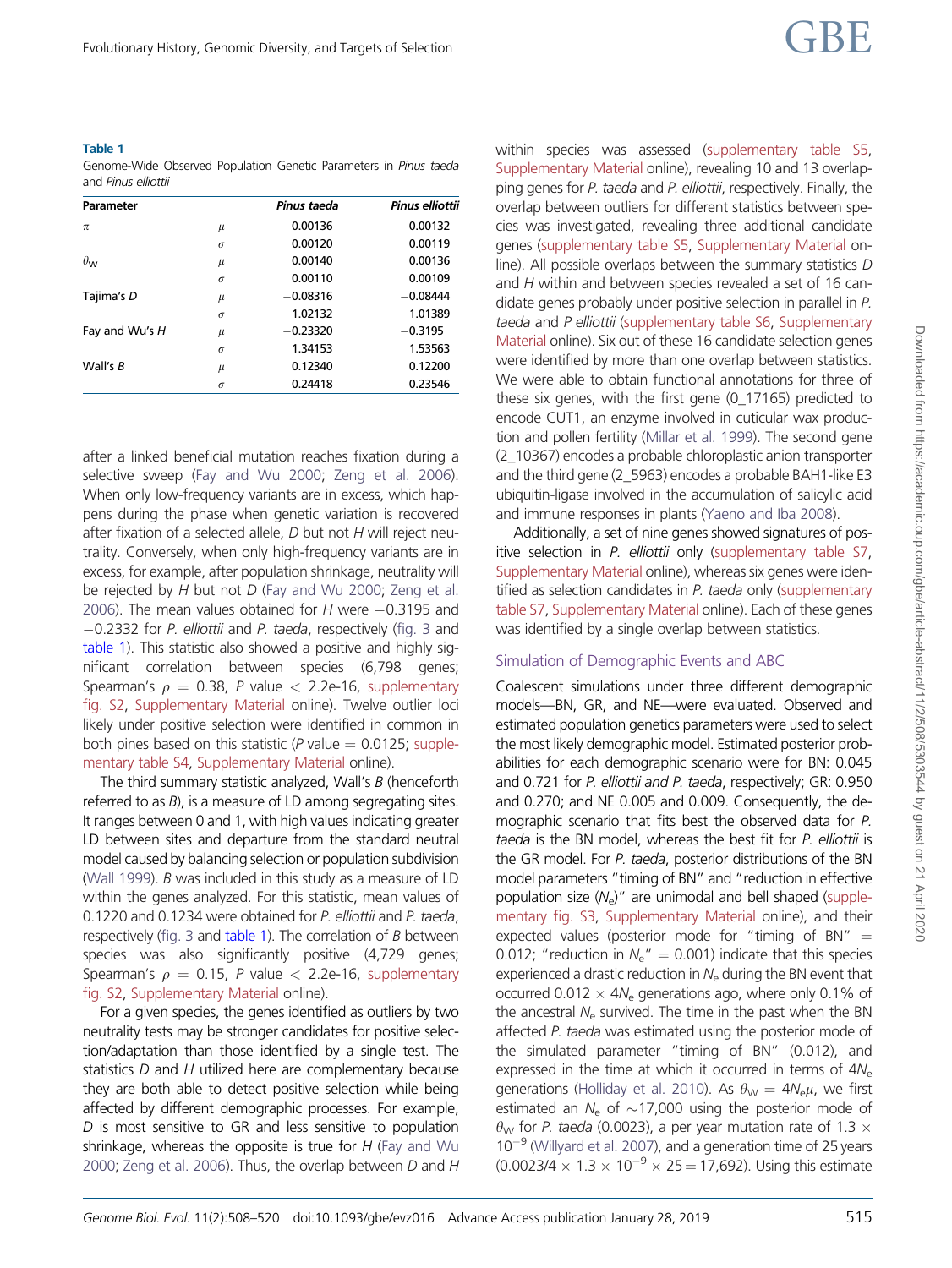of  $N_{\rm e}$ , we dated the BN event that drastically reduced the US southeastern population of P. taeda to  $\sim$  21,000 years before present (BP;  $0.012 \times 4 \times 17,692 \times 25 = 21,230$ ).

For P. elliottii, posterior distributions of the growth parameters "ancestral  $N_e$ " and "timing that growth started" are also unimodal and bell-shaped [\(supplementary fig. S3,](https://academic.oup.com/gbe/article-lookup/doi/10.1093/gbe/evz016#supplementary-data) [Supplementary Material](https://academic.oup.com/gbe/article-lookup/doi/10.1093/gbe/evz016#supplementary-data) online), with their expected values (posterior mode for "ancestral  $N_a$ " = 0.12; "timing that growth started"  $= 0.034$ ) indicating that growth started 0.034  $\times$  4N<sub>e</sub> generations ago from a population whose N<sub>e</sub> was 12% the  $N_e$  of the current population. The time in the past when GR started was estimated using the posterior mode of the parameter "timing that growth started" (0.034), the posterior mode of  $\theta_W$  (0.0011) and an estimate of N<sub>e</sub> of  $\sim$ 8.000 (0.0011/4  $\times$  1.3  $\times$  10<sup>-9</sup>  $\times$  25 = 8.462). Assuming the same per year mutation rate and generation time as for P, taeda, it was estimated that growth started  $\sim$ 28,000 years BP (0.034  $\times$  4  $\times$  8,462  $\times$  25 = 28,771).

#### **Discussion**

We used targeted resequencing to genotype samples from two southern pine species, P. taeda and P. elliottii, with the objectives of understanding their evolutionary history and analyzing their genetic diversity. We previously showed that interspecific analysis of P. elliottii, including the identification of polymorphic sites, could be achieved using sequence capture probes designed for P. taeda ([Neves et al. 2013\)](#page-11-0). These probes were used here for targeted resequencing of the coding fraction of the genome in both species, allowing the identification of genetic polymorphisms in  $\sim$  11,000 genes in P. taeda and P. elliottii. Given the success of capture in P. elliottii, these probes may also be suitable for analysis of more distantly related species.

One of the main challenges of probe design for conifers is the abundance of repetitive regions [\(Neves et al. 2013](#page-11-0)), estimated to correspond to 82% of the P. taeda genome ([Neale et al. 2014](#page-11-0)). As shown by analysis of sequencing depth, the probes used here mainly retrieved low-copy genomic regions, with only 3.2% of the captured genes being excluded from downstream analyses for showing depth  $\geq 100 \times$  in both species. Repetitive regions and paralogs also pose a challenge to the identification of genetic polymorphisms from sequencing data [\(Kumar et al.](#page-11-0) [2012](#page-11-0)). In diploid samples, reads from paralogous regions aligning to the same gene in the reference sequence will generate erroneous heterozygous calls. This risk was avoided in this study by using haploid genomic DNA extracted from seed megagametophytes.

A great advantage of targeted resequencing-based genotyping methods over genotyping with SNP arrays is the lack of ascertainment bias in marker selection [\(Gilissen et al. 2011](#page-11-0)). Ascertainment bias in SNP genotyping is caused by the identification of markers in a small population during SNP array development, which may not be representative of the genetic diversity and allele frequency spectrum present in the species as a whole. Subsequent genotyping of a different population leads to biased allele discovery, usually favoring higherfrequency alleles [\(Albrechtsen et al. 2010](#page-10-0)). With few exceptions [\(Jaramillo-Correa et al. 2015;](#page-11-0) [Lu et al. 2016\)](#page-11-0), most of the population genetics studies reported to date in pine species or other conifers have been based on the analysis of very few loci [\(Brown et al. 2004](#page-10-0); [Pyh](#page-11-0)ä[j](#page-11-0)ärvi et al. 2007; [Soto et al. 2010](#page-11-0); [Wachowiak et al. 2011;](#page-12-0) Y. [Zhou et al. 2014](#page-12-0)) or on genotypes obtained with SNP arrays [\(Prunier et al. 2011;](#page-11-0) [Mosca et al.](#page-11-0) [2014,](#page-11-0) [2016](#page-11-0)). The ascertainment bias likely present in the latter data sets could distort estimated population genetics parameters and, therefore, the conclusions drawn from them [\(Albrechtsen et al. 2010\)](#page-10-0). Our approach minimized this drawback.

In this study, exome resequencing allowed the identification of a large number of SNPs in P. taeda and P. elliottii (67 and 56 K, respectively). These SNPs were used to assess LD decay and population structure in both species, revealing patterns in agreement with previous reports for P. taeda ([Al-](#page-10-0)[Rabab'Ah and Williams 2002](#page-10-0); [Soltis et al. 2006;](#page-11-0) [Eckert,](#page-10-0) [Liechty, et al. 2010](#page-10-0); Eckert, van Heerwaarden, et al. 2010; [Lu et al. 2016](#page-11-0)). It should be noted, however, that estimating LD on the basis of relatively short resequenced genes, rather than full genome data, may overestimate the rate of LD decay. Although early studies of LD in forest trees suggested that it decayed very rapidly, at the level of individual genes (e.g., [Brown et al. 2004](#page-10-0)), whole-genome resequencing in Populus trichocarpa revealed LD over much greater distances than was previously believed to be the case for temperate trees ([Slavov](#page-11-0) [et al. 2012\)](#page-11-0).

Characterization of genetic diversity in the coding fraction of the P. taeda and P. elliottii genomes revealed that the level of diversity measured by  $\pi$  and  $\theta_{\rm W}$  is similar in both species and falls within the lower range previously reported for genes in outcrossing, perennial species of the genera Populus, Pinus, and Amborella ([Brown et al. 2004;](#page-10-0) [Keller et al. 2010](#page-11-0); [Olson et al. 2010;](#page-11-0) [Amborella Genome Project 2013](#page-10-0); [Wachowiak et al. 2013](#page-12-0); L. [Zhou et al. 2014\)](#page-12-0). The observed negative Tajima's D values in genic regions in both species indicate an excess of low-frequency polymorphisms relative to neutral expectation, suggesting population size expansion after a BN, positive selection and/or purifying selection. Overall negative Tajima's D in genic regions has been reported in other tree species like poplar (L. [Zhou et al.](#page-12-0) [2014](#page-12-0)), consistent with purifying selection acting against mutations causing alterations in protein sequence or silent mutations affecting codon usage. Because SNPs were identified using relatively stringent criteria, true variants may have been excluded from analysis. Consequently, the results presented here may underestimate nucleotide diversity. However, this underestimation does not affect the general conclusions. Instead, it supports the hypothesis of recent GR,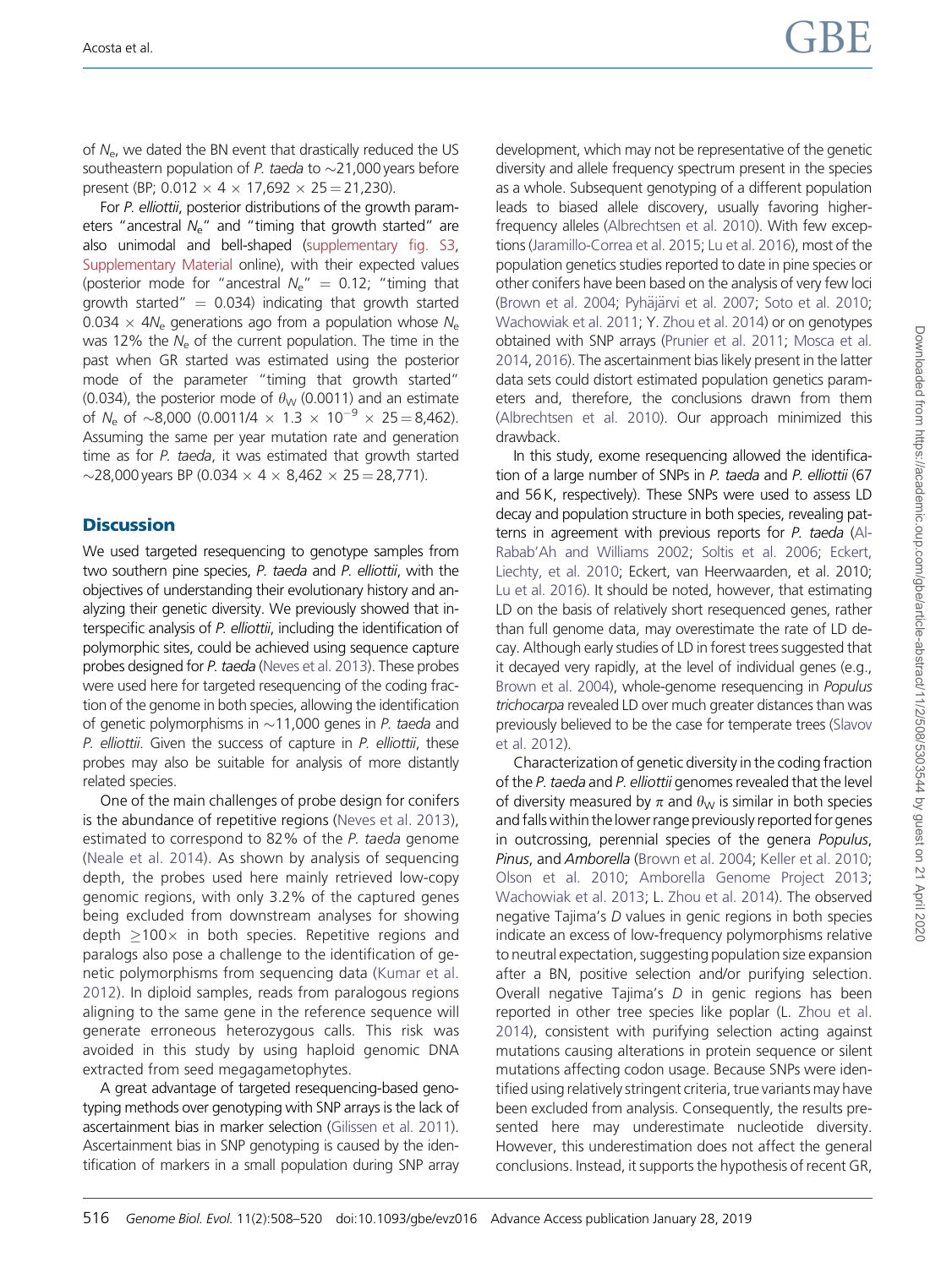positive selection or of purifying selection given that including more low-frequency polymorphisms would make the estimation of Tajima's D more negative.

In addition to studying genetic diversity and signatures of selection, we investigated the demographic history of P. taeda and P. elliottii using coalescent simulations and ABC. Three potential scenarios were evaluated (NE, GR, and BN) identifying differences in the demographic histories of both species: signatures of a BN were detected in P. taeda, whereas P. elliottii showed only evidence of growth. It was estimated that the BN event that drastically reduced the US southeastern population of P. taeda occurred  $\sim$ 21,000 BP. This estimate is coherent with the occurrence of the late Wisconsin glacial interval 30,000–11,000 years BP, with the last glacial maximum dated between 19,000 and 23,000 years BP [\(Fisher et al. 2010;](#page-11-0) [Schmittner et al. 2011\)](#page-11-0). Although some previous studies of temperate trees dated BNs to much earlier timeframes, on the order of  $\sim$ 200,000 years BP (e.g., [Heuertz et al. 2006;](#page-11-0) [Pyh](#page-11-0)äjä[rvi et al. 2007](#page-11-0); [Ingvarsson 2008;](#page-11-0) [Holliday et al. 2010](#page-11-0)), our results agree with other studies in conifers that detected a BN event occurring during the last glacial period ([Grivet et al.](#page-11-0) [2009](#page-11-0); [Wachowiak et al. 2011](#page-12-0)). For example, in the Mediterranean conifer Aleppo pine, demography estimates identified the signatures of a BN that drastically reduced the population  $\sim$  18,000 years before present [\(Grivet et al. 2009](#page-11-0)). The agreement of this estimate to ours is of particular interest because, just like Aleppo pine, P. taeda is adapted to a warm climate. The discrepancy between studies may be related to the variation in how climatic processes affected individual species at particular times, and the signature those processes left in the genome, as well as our ability to account for signatures of these events through the particular genomic and population sampling strategy employed (e.g., resequencing of a small number of gene fragments vs. exome capture). Nevertheless, our results confirm the demographic history suggested by genome-wide negative Tajima's D values and reveal that P. taeda's population is expanding after surviving a drastic BN that reduced its population to about 0.1% of its  $N_{e}$ . This result also agrees with previous studies in P. taeda based on a small number of nuclear loci, where lower than expected genetic diversity given its life history traits, and demographic history shaped by at least one BN were reported [\(Brown et al. 2004;](#page-10-0) [Ersoz et al. 2010](#page-10-0)). The existence of a severe BN in the demographic history of P. taeda reveals a similar demographic phenomenon to what was previously observed in Iberian pine species adapted to warm climates, which underwent strong demographic fluctuations during glacial cycles as a consequence of their maladaptation to cold [\(Soto et al. 2010\)](#page-11-0).

For P. elliottii, it was estimated that GR started  $\sim$ 28,000 years BP. The time estimates presented here are only approximate because they are based on an estimate of  $N<sub>e</sub>$  that is prone to errors for depending on assumptions like the mutation rate value ([Pyh](#page-11-0)ä[j](#page-11-0)ärvi et al. 2007). Our estimates indicate that P. elliottii's population started growing

during the last glaciation, although it is more likely that growth began after the last glacial maximum. The absence of evidence supporting a BN in P. elliottii suggests that this species was abundant in south Florida and the Caribbean prior to the last glaciation, where it remained in a sufficiently large population during glacial periods to presently show only evidence of growth.

Summary statistics reflect the demographic history of a species, as seen above, but they can also reveal genes targeted by positive selection ([Biswas and Akey 2006\)](#page-10-0). Genes showing extreme values in the distribution of a summary statistic are more likely to be outliers with possible roles in adaptation [\(Savolainen et al. 2013\)](#page-11-0). Here, we identified candidate genes putatively under positive selection based on the empirical distributions for Tajima's D, Fay and Wu's H, and Wall's B. Especially, interesting selection candidates are 47 genes showing signatures of positive selection in both pine species or identified as outliers by more than one method within a species [\(supplementary table S4,](https://academic.oup.com/gbe/article-lookup/doi/10.1093/gbe/evz016#supplementary-data) [Supplementary Material](https://academic.oup.com/gbe/article-lookup/doi/10.1093/gbe/evz016#supplementary-data) online). Many of these genes are putatively involved in response to the environment, including biotic and abiotic stress response, immune response, hormone response, protein degradation, intracellular transport, and signaling, among others. Molecular characterization of these candidate genes is needed to confirm their function and gain insight into the mechanisms by which they may favor adaptation of P. elliottii and P. taeda to their environment.

Although a reduced number of candidate genes for selection (29 genes, [supplementary table S4,](https://academic.oup.com/gbe/article-lookup/doi/10.1093/gbe/evz016#supplementary-data) [Supplementary](https://academic.oup.com/gbe/article-lookup/doi/10.1093/gbe/evz016#supplementary-data) [Material](https://academic.oup.com/gbe/article-lookup/doi/10.1093/gbe/evz016#supplementary-data) online) were identified in common in both southern pines, significantly positive genome-wide correlations of nucleotide diversity and summary statistics were detected between species. A similar finding was recently reported for three poplar species, where the correlation of nucleotide diversity was attributed to conserved mutation rates across the genome and/or shared selective constraints among species [\(Wang et al. 2016\)](#page-12-0). Similarly, a recent study conducted on phylogenetically distant bird species reported the correlation of genome-wide patterns of genetic diversity between species to be driven by local levels of recombination rate conserved in syntenic regions and associated with certain genomic features of low recombination (e.g., centromeric regions; [Vijay et al. 2017](#page-12-0)). These genomic regions of low recombination may exhibit linked selection (reduction of neutral genetic variation linked to loci under positive or negative selection) not related to adaptation ([Vijay et al. 2017\)](#page-12-0). Other possible explanations for a positive correlation of nucleotide diversity and summary statistics between species are a similar demographic history ([Wang et al. 2016\)](#page-12-0) and shared ancestral genetic variation ([Vijay et al. 2017\)](#page-12-0). All of the above are plausible explanations for the correlation of genetic diversity and summary statistics among pine species observed here. Due to the lack of an assembled reference genome for pines, we were not able to assess if the correlation of summary statistics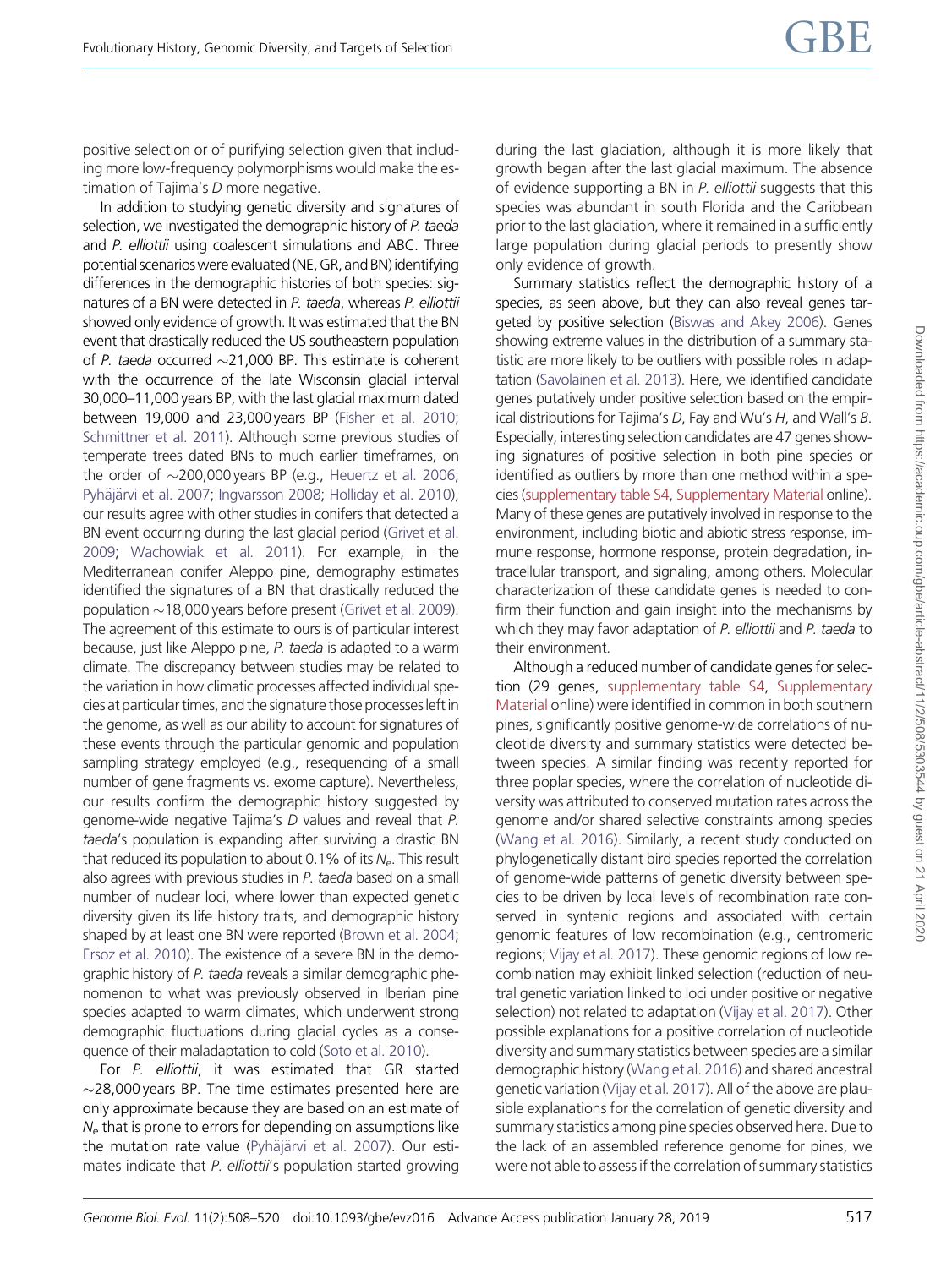<span id="page-10-0"></span>between species is driven by specific genomic features. Also, based on their divergence time, it is possible for P. elliottii and P. taeda to share polymorphisms. The ancestors of these pine species diverged in the early Pliocene,  $\sim$  5 Myr BP [\(Hern](#page-11-0)ández-León et al. 2013). Assuming a generation time of 25 years (Brown etal. 2004), divergence occurred about 200,000 generations ago  $(5,000,000$  years/25 years/generation  $=$ 200,000 generations) or  $11.76N<sub>e</sub>$  generations ago (calculated for *P. taeda, N<sub>e</sub>* = 17,000). This divergence time is more recent than the time required to prevent species from sharing ancestral genetic variation  $(9-12N_e)$  generations; [Hudson and Coyne 2002](#page-11-0); [Vijay et al. 2017\)](#page-12-0). To assess the extent to which both species share polymorphisms, we realigned reads extracted from the alignments to 1,000 genes present in our EST-based reference to the P. taeda v1.01 genome and, after calling SNPs, identified a set of shared variants corresponding to 15.9% of the SNPs identified in P. elliottii (305/1,915) and 13.3% of P. taeda SNPs (305/ 2,299). Thus, both species share a considerable proportion of genetic variation, explaining in part the significantly positive genome-wide correlations of nucleotide diversity and summary statistics observed.

In summary, this study revealed extensive similarities between P. elliottii and P. taeda, two southern pine species with largely overlapping native ranges. Both species feature similar LD decay and similar levels of genetic diversity but differ in their demographic history. Their similarities and their need to adapt to a shared environment have resulted in genome-wide positive correlations of measures of genetic diversity and summary statistics between species. Also, positive selection appears to be targeting a common set of genes in both species, either through selection of shared standing genetic variants (parallelism at the nucleotide level) or through selection acting upon the same set of genes without sharing variation (parallelism at the gene or pathway level, [Yeaman et al.](#page-12-0) [2016\)](#page-12-0). This study, combining population genomics with an assessment of demographic history, revealed that one of this southern pine species, P. taeda, was able to recover from a dramatic reduction in  $N_e$  during the last glacial period and still harbors high levels of genetic diversity. This is promising for other pine species facing challenges like climate change and pathogen attack today, indicating that they may be able to overcome these challenges as well and adapt successfully to novel future conditions.

# Supplementary Material

[Supplementary data](https://academic.oup.com/gbe/article-lookup/doi/10.1093/gbe/evz016#supplementary-data) are available at Genome Biology and Evolution online.

# Acknowledgments

The Cooperative Forest Genetics Research Program (CFGRP) at the University of Florida collected the seeds for P. elliottii, whereas P. taeda seeds were provided by ARBORGEN Inc. We acknowledge financial support from the US Department of Agriculture National Institute of Food and Agriculture (USDA/ NIFA) awards 2013-67009-21200 and 2013-67013-21159 to M.K. We also acknowledge all the staff and students from the Forest Genomics Laboratory at the University of Florida for the help with the data collection.

# Author Contributions

J.J.A. performed the research, data collection, data analysis, and interpretation and wrote the article; A.M.F. performed the research, data analysis, and interpretation and wrote the article; L.G.N. performed the research, data collection, data analysis, and interpretation; M.F.R.R. performed data analysis and interpretation; C.D. designed and performed the research and data collection; J.A.H. planned and designed the research and performed data analysis and interpretation; M.K. planned and designed the research, performed data analysis and interpretation, and wrote the article.

# Literature Cited

- Ahuja M, Neale D. 2005. Evolution of genome size in conifers. Silvae Genet. 54(1–6):126–137.
- Aitken SN, Yeaman S, Holliday JA, Wang T, Curtis-McLane S. 2008. Adaptation, migration or extirpation: climate change outcomes for tree populations. Evol Appl. 1(1):95–111.
- Al-Rabab'Ah MA, Williams CG. 2002. Population dynamics of Pinus taeda L. based on nuclear microsatellites. For Ecol Manage. 163:263–271.
- Albrechtsen A, Nielsen FC, Nielsen R. 2010. Ascertainment biases in SNP chips affect measures of population divergence. Mol Biol Evol. 27(11):2534–2547.
- Altschul SF, Gish W, Miller W, Myers EW, Lipman DJ. 1990. Basic local alignment search tool. J Mol Biol. 215(3):403–410.
- Amborella Genome Project. 2013. The amborella genome and the evolution of flowering plants. Science 342:1241089.
- Baragatti M, Pudlo P. 2014. An overview on approximate Bayesian computation. ESAIM Proc. 44:291–299.
- Beaumont MA. 2010. Approximate Bayesian computation in evolution and ecology. Annu Rev Ecol Evol Syst. 41(1):379–406.
- Beaumont MA, Zhang W, Balding DJ. 2002. Approximate Bayesian computation in population genetics. Genetics 162(4):2025–2035.
- Bentley DR, et al. 2008. Accurate whole human genome sequencing using reversible terminator chemistry. Nature 456(7218):53–59.
- Biswas S, Akey JM. 2006. Genomic insights into positive selection. Trends Genet. 22(8):437–446.
- Brown GR, Gill GP, Kuntz RJ, Langley CH, Neale DB. 2004. Nucleotide diversity and linkage disequilibrium in loblolly pine. Proc Natl Acad Sci U S A. 101(42):15255–15260.
- Eckert AJ, Liechty JD, Tearse BR, Pande B, Neale DB. 2010. DnaSAM: software to perform neutrality testing for large datasets with complex null models. Mol Ecol Resour. 10(3):542–545.
- Eckert AJ, et al. 2010. Patterns of population structure and environmental associations to aridity across the range of loblolly pine (Pinus taeda L., Pinaceae). Genetics 185(3):969–982.
- Ersoz ES, Wright MH, González-Martínez SC, Langley CH, Neale DB. 2010. Evolution of disease response genes in loblolly pine: insights from candidate genes. PLoS One 5(12):e14234.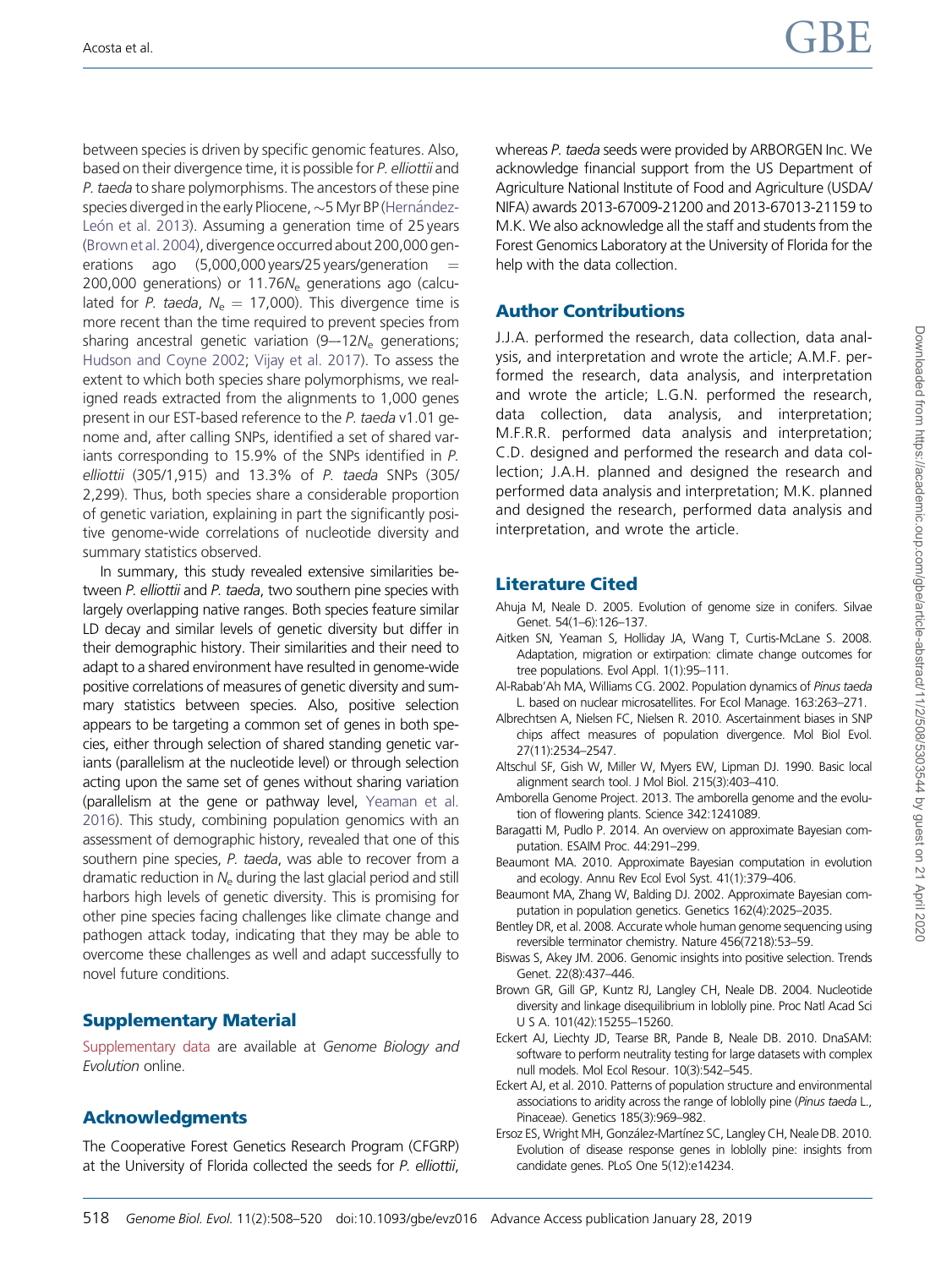- <span id="page-11-0"></span>Fay JC, Wu CI. 2000. Hitchhiking under positive Darwinian selection. Genetics 155(3):1405–1413.
- Fisher T, Ager TA, Carrara PE, McGeehin JP. 2010. Ecosystem development in the Girdwood area, south-central Alaska, following late Wisconsin glaciation. Can J Earth Sci. 47:971–985.
- Garrison E, Marth G. 2012. Haplotype-based variant detection from shortread sequencing. arXiv Prepr. arXiv:1207.3907.
- Gilissen C, Hoischen A, Brunner HG, Veltman JA. 2011. Unlocking Mendelian disease using exome sequencing. Genome Biol. 12(9):228.
- Gnirke A, et al. 2009. Solution hybrid selection with ultra-long oligonucleotides for massively parallel targeted sequencing. Nat Biotechnol. 27(2):182–189.
- Götz S, et al. 2008. High-throughput functional annotation and data mining with the Blast2GO suite. Nucleic Acids Res. 36(10):3420–3435.
- Grivet D, Sebastiani F, González-Martínez SC, Vendramin GG. 2009. Patterns of polymorphism resulting from long-range colonization in the Mediterranean conifer Aleppo pine. New Phytol. 184(4):1016–1028.
- Hartl DL, Clark AG. 2007. Principles of population genetics. 4th ed. Sunderland (MA): Sinauer Associates, Inc.
- Hernández-León S, Gernandt DS, Pérez de la Rosa JA, Jardón-Barbolla L. 2013. Phylogenetic relationships and species delimitation in Pinus section trifoliae inferrred from plastid DNA. PLoS One 8(7):e70501.
- Heuertz M, et al. 2006. Multilocus patterns of nucleotide diversity, linkage disequilibrium and demographic history of Norway spruce [Picea abies (L.) Karst]. Genetics 174(4):2095–2105.
- Holliday JA, Yuen M, Ritland K, Aitken SN. 2010. Postglacial history of a widespread conifer produces inverse clines in selective neutrality tests. Mol Ecol. 19(18):3857–3864.
- Hudson RR, Coyne JA. 2002. Mathematical consequences of the genealogical species concept. Evolution (N Y). 56:1557–1565.
- Ingvarsson PK. 2008. Multilocus patterns of nucleotide polymorphism and the demographic history of Populus tremula. Genetics 180(1):329–340.
- Innan H, Kim Y. 2004. Pattern of polymorphism after strong artificial selection in a domestication event. Proc Natl Acad Sci U S A. 101(29):10667–10672.
- Jaramillo-Correa J-P, et al. 2015. Molecular proxies for climate maladaptation in a long-lived tree (Pinus pinaster Aiton, Pinaceae). Genetics 199(3):793–807.
- Keller SR, Olson MS, Silim S, Schroeder W, Tiffin P. 2010. Genomic diversity, population structure, and migration following rapid range expansion in the Balsam poplar, Populus balsamifera. Mol Ecol. 19(6):1212–1226.
- Krzywinski M, et al. 2009. Circos: an information aesthetic for comparative genomics. Genome Res. 19(9):1639–1645.
- Kumar S, Banks TW, Cloutier S. 2012. SNP discovery through nextgeneration sequencing and its applications. Int J Plant Genomics. 2012:831460.
- Kurz W, et al. 2008. Mountain pine beetle and forest carbon feedback to climate change. Nature 452(7190):987–990.
- Lee W-P, et al. 2014. MOSAIK: a hash-based algorithm for accurate nextgeneration sequencing short-read mapping. PLoS One 9(3):e90581.
- Lopes JS, Beaumont MA. 2010. ABC: a useful Bayesian tool for the analysis of population data. Infect Genet Evol. 10(6):826–833.
- Lu M, et al. 2016. Exome genotyping, linkage disequilibrium and population structure in loblolly pine (Pinus taeda L.). BMC Genomics. 17:730.
- Marroni F, et al. 2011. Nucleotide diversity and linkage disequilibrium in Populus nigra cinnamyl alcohol dehydrogenase (CAD4) gene. Tree Genet Genomes 7(5):1011–1023.
- McLaren W, et al. 2016. The Ensembl Variant Effect Predictor. Genome Biol. 17:1–14.
- Millar AA, et al. 1999. CUT1, an Arabidopsis gene required for cuticular wax biosynthesis and pollen fertility, encodes a very-long-chain fatty acid condensing enzyme. Plant Cell 11(5):825–838.
- Mosca E, González-Martínez SC, Neale DB. 2014. Environmental versus geographical determinants of genetic structure in two subalpine conifers. New Phytol. 201(1):180–192.
- Mosca E, Gugerli F, Eckert AJ, Neale DB. 2016. Signatures of natural selection on Pinus cembra and P. mugo along elevational gradients in the Alps. Tree Genet Genomes 12:9.
- Neale DB, et al. 2014. Decoding the massive genome of loblolly pine using haploid DNA and novel assembly strategies. Genome Biol. 15(3):R59.
- Nelson CD, et al. 2013. Pines. In: Singh, BP, editor. Biofuel crops: production, physiology and genetics. Oxfordshire, UK: CABI. p. 427–459.
- Neves LG. 2013. Exome sequencing for high-throughput genomic analysis of trees. Gainesville (FL): University of Florida.
- Neves LG, Davis JM, Barbazuk WB, Kirst M. 2013. Whole-exome targeted sequencing of the uncharacterized pine genome. Plant J. 75(1):146–156.
- Neves LG, Davis JM, Barbazuk WB, Kirst M. 2014. A high-density gene map of loblolly pine (Pinus taeda L.) based on exome sequence capture genotyping. G3 4:29–37.
- Nielsen R. 2005. Molecular signatures of natural selection. Annu Rev Genet. 39:197–218.
- Olson MS, et al. 2010. Nucleotide diversity and linkage disequilibrium in balsam poplar (Populus balsamifera). New Phytol. 186(2):526–536.
- Pfeifer B, Wittelsbürger U, Ramos-Onsins SE, Lercher MJ. 2014. PopGenome: an efficient Swiss army knife for population genomic analyses in R. Mol Biol Evol. 31(7):1929–1936.
- Prunier J, Laroche J, Beaulieu J, Bousquet J. 2011. Scanning the genome for gene SNPs related to climate adaptation and estimating selection at the molecular level in boreal black spruce. Mol Ecol. 20(8):1702–1716.
- Purcell S, et al. 2007. PLINK: a tool set for whole-genome association and population-based linkage analyses. Am J Hum Genet. 81(3):559–575.
- Pyhäjärvi T, et al. 2007. Demographic history has influenced nucleotide diversity in European Pinus sylvestris populations. Genetics 177(3):1713–1724.
- Ramos-Onsins S, Mitchell-Olds T. 2007. Mlcoalsim: multilocus coalescent simulations. Evol Bioinf. 3:41–44.
- Remington DL, et al. 2001. Structure of linkage disequilibrium and phenotypic associations in the maize genome. Proc Natl Acad Sci U S A. 98(20):11479–11484.
- Savolainen O, Lascoux M, Merilä J. 2013. Ecological genomics of local adaptation. Nat Rev Genet. 14(11):807–820.
- Schmidtling RC. 2003. The southern pines during the Pleistocene. Acta Hortic. (615):203–209.
- Schmidtling RC, Hipkins V. 1998. Genetic diversity in longleaf pine (Pinus palustris): influence of historical and prehistorical events. Can J For Res. 28(8):1135–1145.
- Schmittner A, et al. 2011. Climate sensitivity estimated from temperature reconstructions of the last glacial maximum. Science 334(6061):1385–1389.
- Slavov GT, et al. 2012. Genome resequencing reveals multiscale geographic structure and extensive linkage disequilibrium in the forest tree Populus trichocarpa. New Phytol. 196(3):713–725.
- Soltis DE, Morris AB, McLachlan JS, Manos PS, Soltis PS. 2006. Comparative phylogeography of unglaciated eastern North America. Mol Ecol. 15(14):4261–4293.
- Soto A, Robledo-Arnuncio JJ, González-Martínez SC, Smouse PE, Alía MR. 2010. Climatic niche and neutral genetic diversity of the six Iberian pine species: a retrospective and prospective view. Mol Ecol. 19(7):1396–1409.
- Suren H, et al. 2016. Exome capture from the spruce and pine gigagenomes. Mol Ecol Resour. 16(5):1136–1146.
- Tajima F. 1989. Statistical method for testing the neutral mutation hypothesis by DNA polymorphism. Genetics 123(3):585–595.